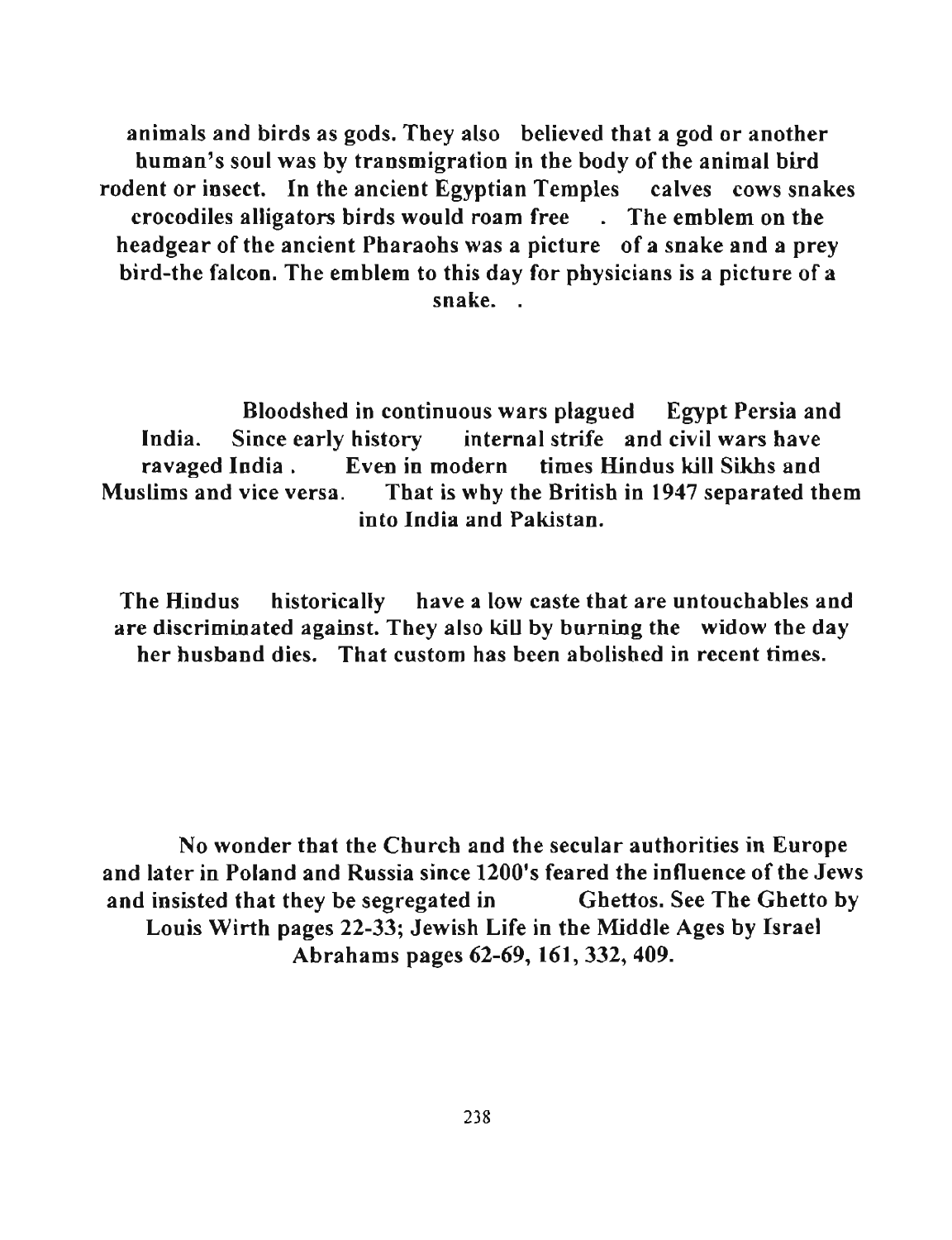They had nothing to fear that the non Jew would adopt the restrictive Mitzvohs -rituals of the Jew from cradle to grave; or even his pure monotheism. The Christian gospel was more appealing.

It was not the fear that the non Jew would adopt the Jewish rituals. All the rituals are transcendent to human understanding. For one not born Jewish he/she is not required to observe them and there exists no logical reason for him/her to adopt them. They are not humane rational laws. Why then all the paranoia?

What they feared was the example of Jews being tolerant having compassion for everyone regardless of faith color sex or national origin. Jews never settled disputes with dissident sects and heretical movements with the sword. JEWS USE REASONING AND PERSUASION. The fall back default position -the worst possible contingency- the heretical view persists. So what. We are not G-d's policemen. Let G-d himself deal with the heretics. It is not our task to save all the souls of men. **If** a=b, it is true that a can not  $=c$ . But it is not my job to make sure that all men state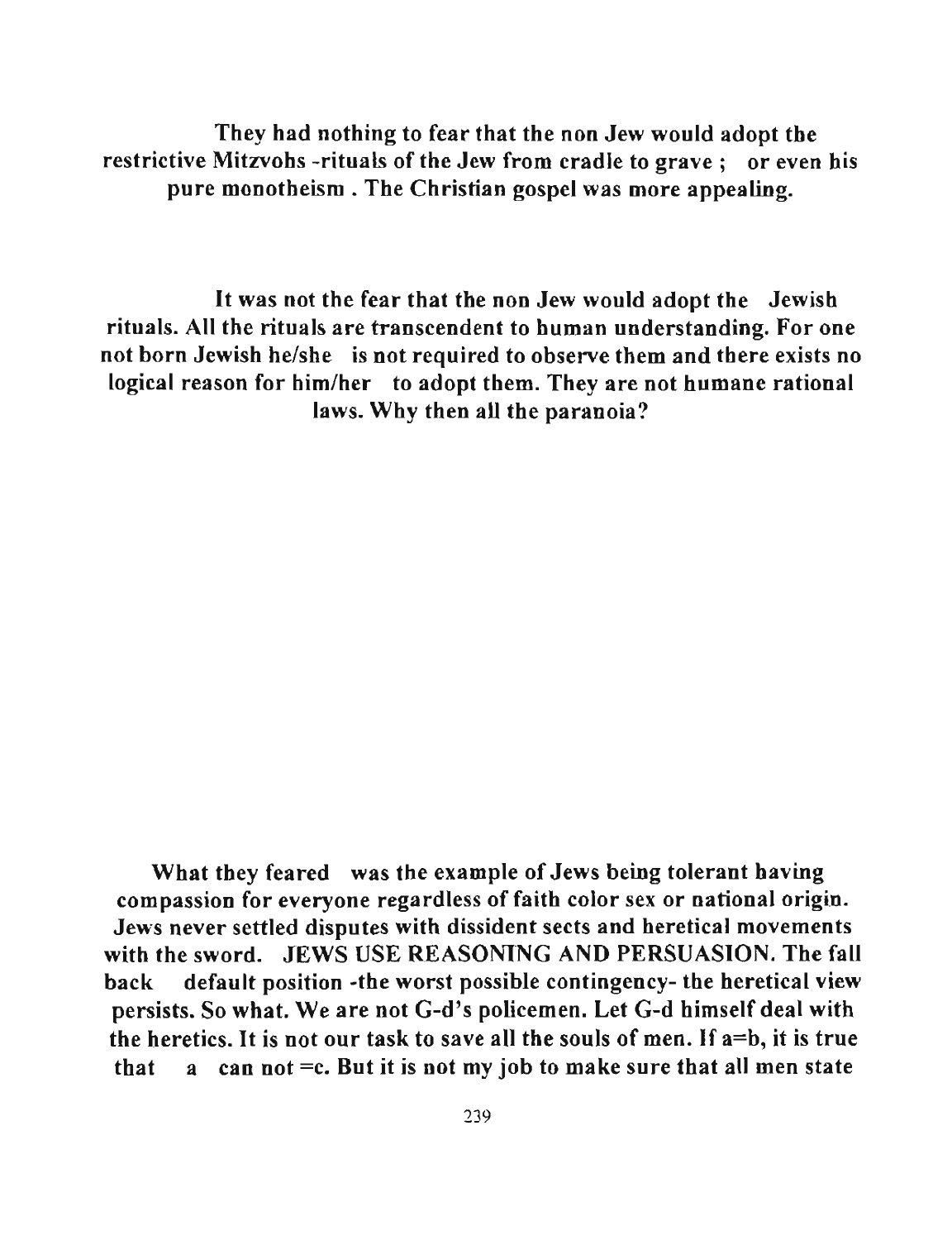that a=b and not c even if I have the power to force every man to acknowledge that a=b and not c. Otherwise you create genocide and destroy the world. If G-d wants all men to have one universal religion let G-d make an appearance daily all over the world and announce this fact. Just like G-d appeared at Mt. Sinai 3400 years ago in front of millions of Jews and non Jews and gave the Ten Commandments, so too let Him duplicate Revelation daily for all humanity.

### IN THAT WAY ALL DISPUTES WILL BE SETTLED.

Since there exists no daily revelation G-d by default is quite happy that there exists a multitude of people each expressing their vision and belief wbo G-d is and wbat G-d wants.

As long as tbey do not hurt and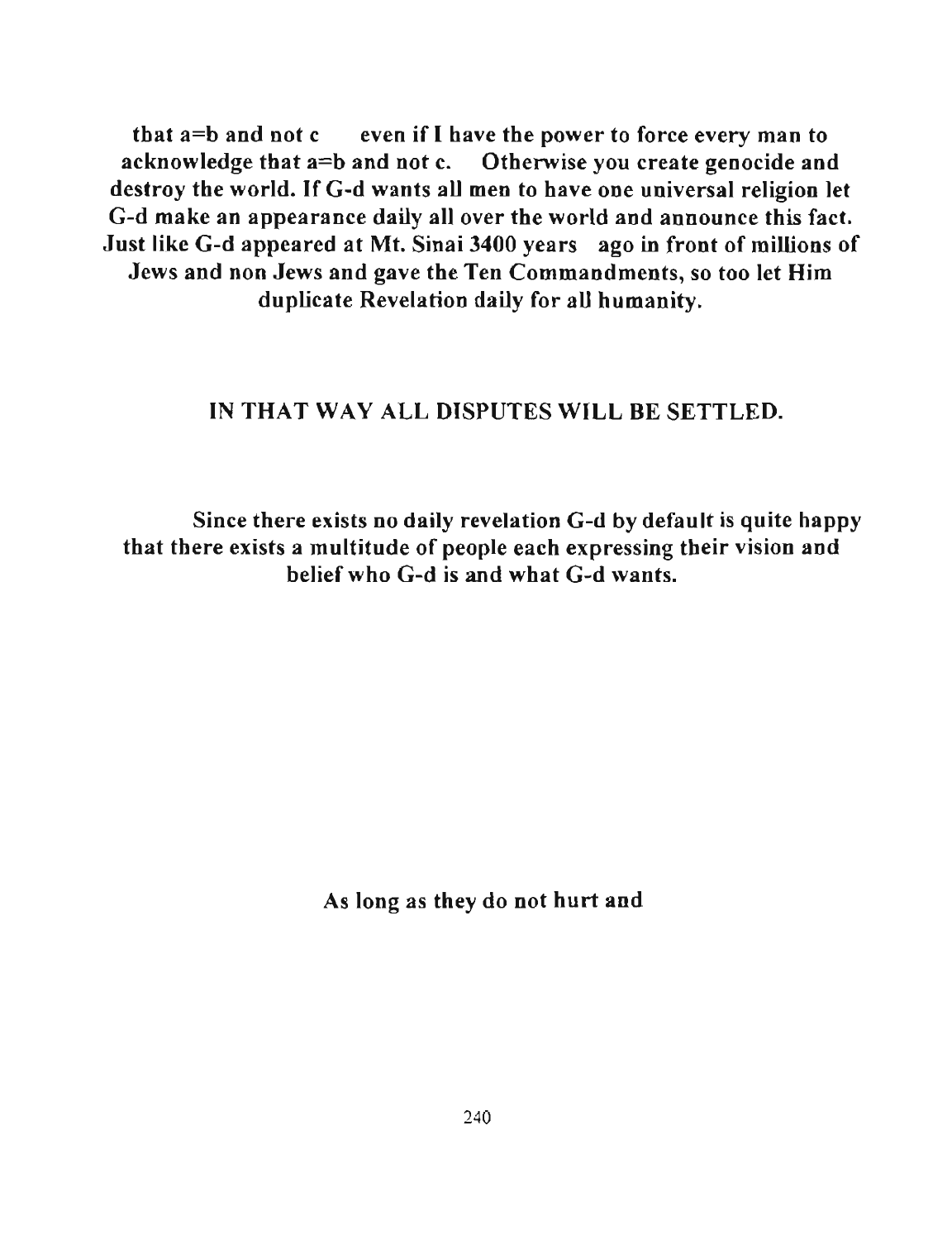#### certainly not kill other people IT IS OK.

The American first amendment to the constitution of freedom of speech and religion and divorce of the state and the church is the kernel of Judaism. Democracy is what Europeans feared for the last 1700 years.

See Kuzri in defense of Judaism and why Jews do not accept Christianity. See Edward Gibbon The Triumph of Christendom in the Roman Empire page 8. This is the argument the early Jewish Christians the Ebyonim gave why Jews do not accept the message of Paul that the Jewish ritual Laws-all the Mitzvohs have been superseded by the New Covenant- Christianity and are no longer valid. G-d is truth. Israel and the Torah are equally the truth and wll exist eternally. All humans are the truth and the Seven Nohadite Mitzvohs Principles of humanity are the truth and will exist to etrenity.

Jews tolerate dissent and even heretical views.

Europeans for 1700 year feared democracy.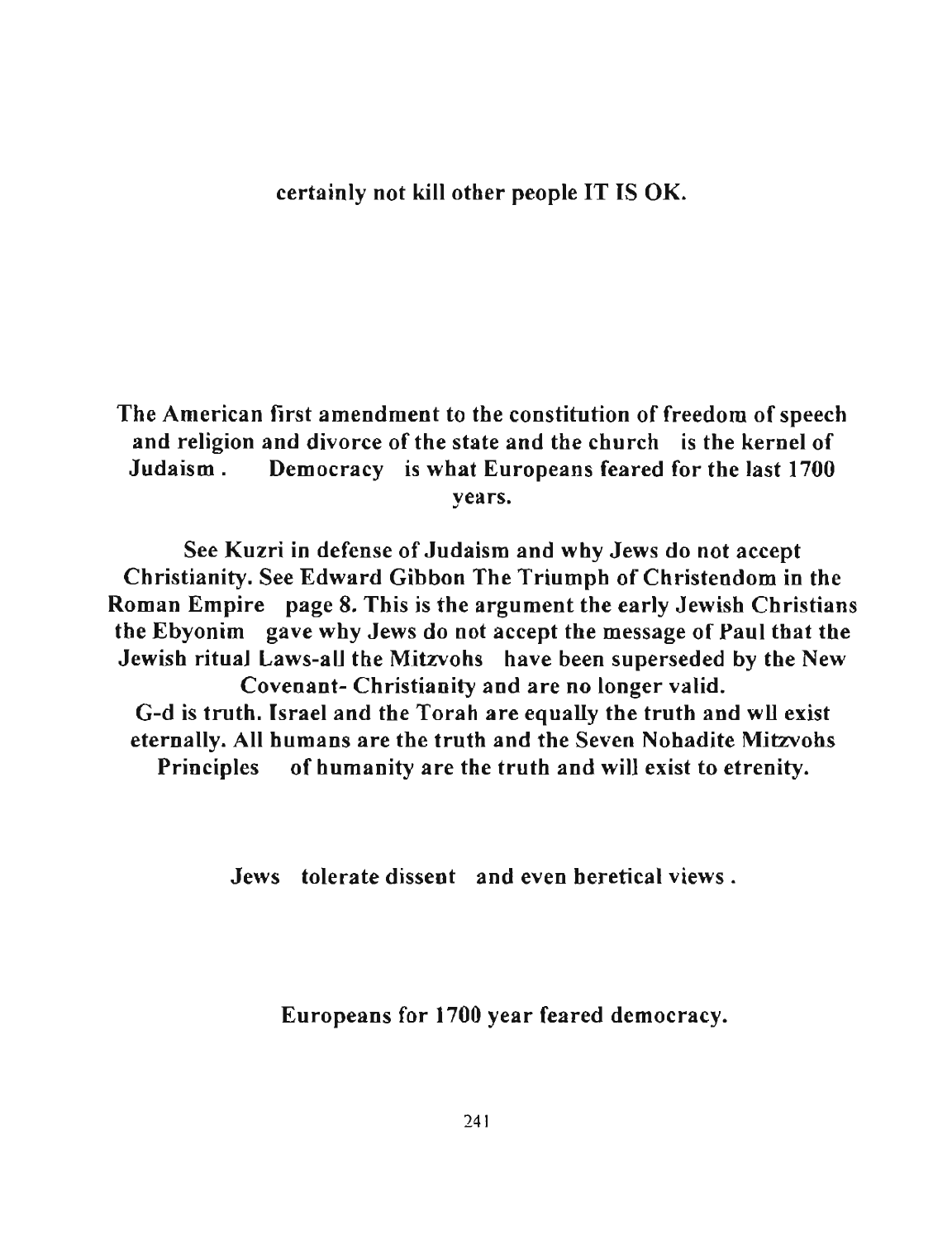get rid of

That was the reason Hitler and the Nazis had to the Jews ,if he was going to enslave the world.

## Hitler and the Nazis were not an anomaly; but the legitimate son of 1700 years of European "civilization" .

1 know of a case of a Jewish Student 50 years ago who was accepted in a university for a masters program. His philosopby professors warned him tbat if he wanted to pass his course he must abandon the Jewish idea that Jews are the chosen people. The professor assigned a term paper witb the topic -what is my philosophy in life. The student wrote that his philosophy was Judaism and summarized Judaism that Judaism is freedom of speech religion and divorce of state and cburch. The Jewisb concept of being chosen is that G-d selected the Jews to achieve immortality by observing the Mitzvohs the ritual Chukim non rational laws in addition to the Seven Nohadite principles of humanity recorded in the Talmud and summarized in the Shulchan Aruch -The Code of Laws. G-d cbose all non Jews to observe the Seven Nohadite principles of bumanity. **In** that way they achieve immortality. The philosophy professor failed this student. Upon asking the professor why he was failed, the reply was "I WARNED YOU".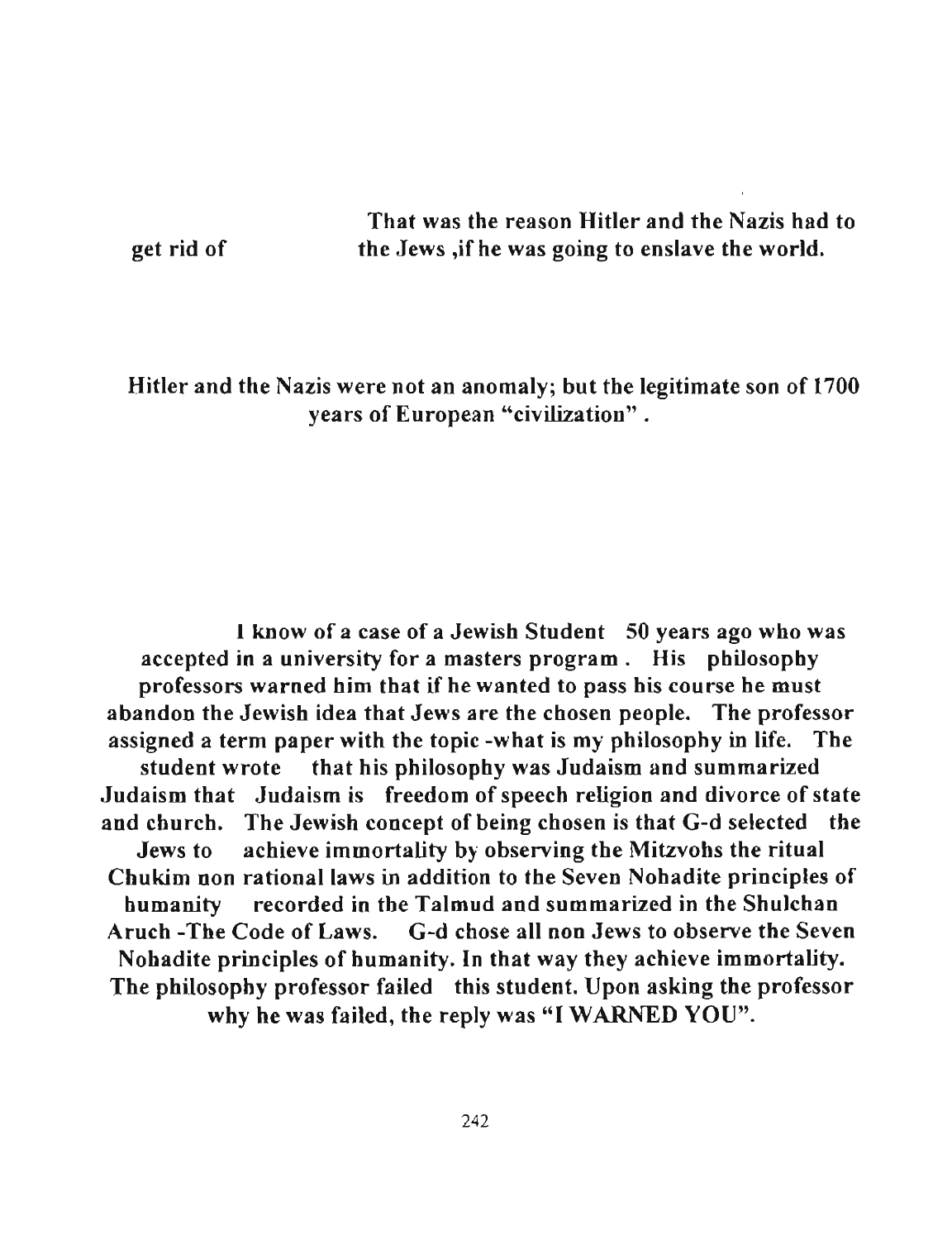He made up this course and received a passing grade and thus fulfilled all his course requirements. He was now ready to write his thesis. He was, however, warned by one of the faculty that this same philosophy professor who failed him was on the committee who passes or fails applicants in their thesis. He was advised to take another six credits that would substitute for a thesis. The student insisted on his US constitutional rights and wrote a thesis. The philosophy professor failed him and he did not receive his masters degree.

It is obvious that the professor was not a loose wheel. He was carrying out the policy of the college. The student held the college responsible.

This college was using marks of passing and failing as coercion to dictate their anti Judaic and blatantly Anti- Semitic agenda.

IF Jews were not welcome he was not going to push to remain or get a degree.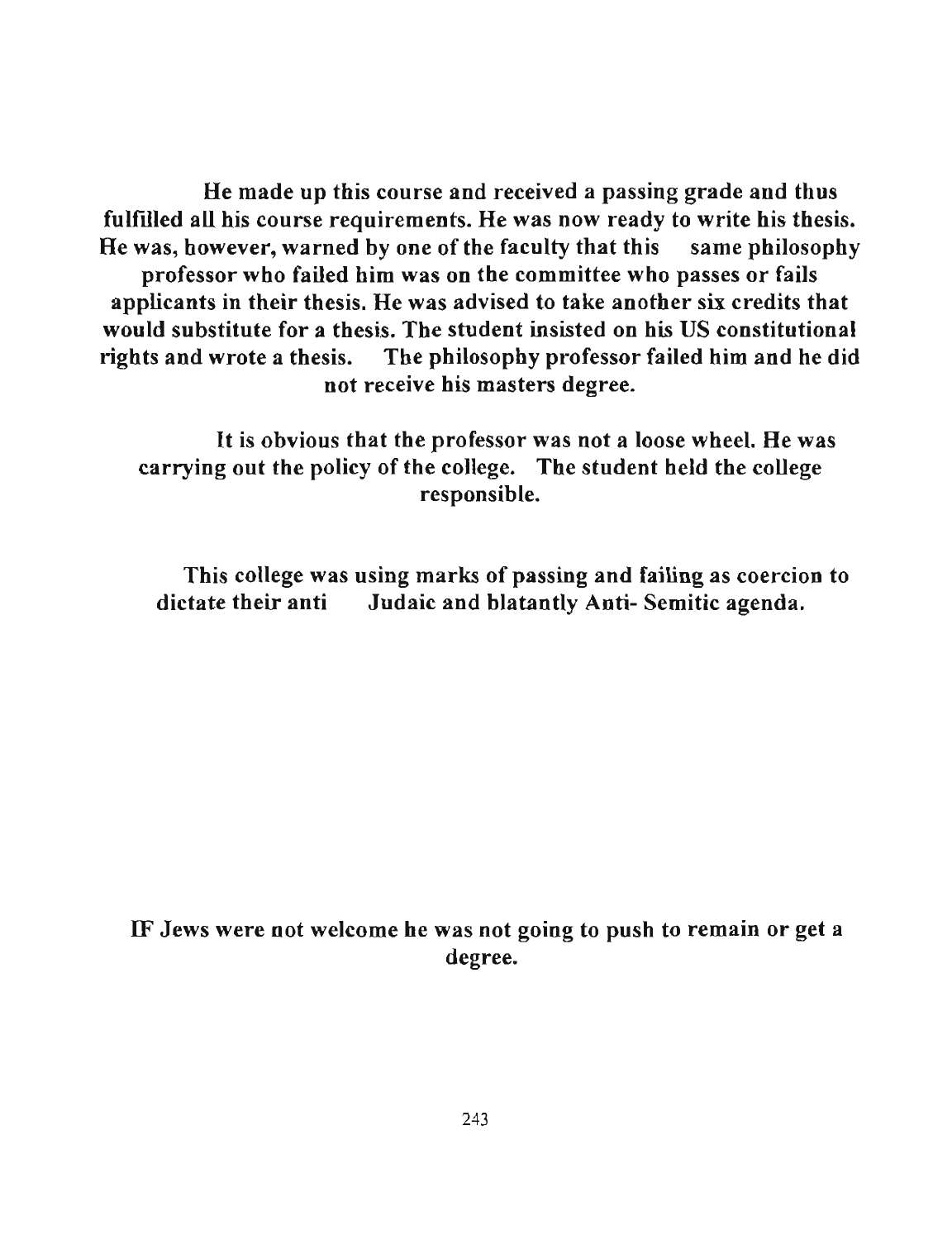He did not want them.

The ball was now in the court of this student. Now he was in control. He made a profit cost analysis. He decided that he did not want a degree from such a university. He had completed the 24 credits in 4 months and completed the additional course to compensate for the philosophy course in 3 weeks. So it was no big deal to switch all these credits to another university.

The student decided not to sue the university because he was ashamed to display any degree from a university that was bigoted. The university had no Catholic Muslim or Jewish students. There were no students of color. It goes with out saying that this university did not have any professors who were Muslim Catholic Jewish or of color. There were no women professors..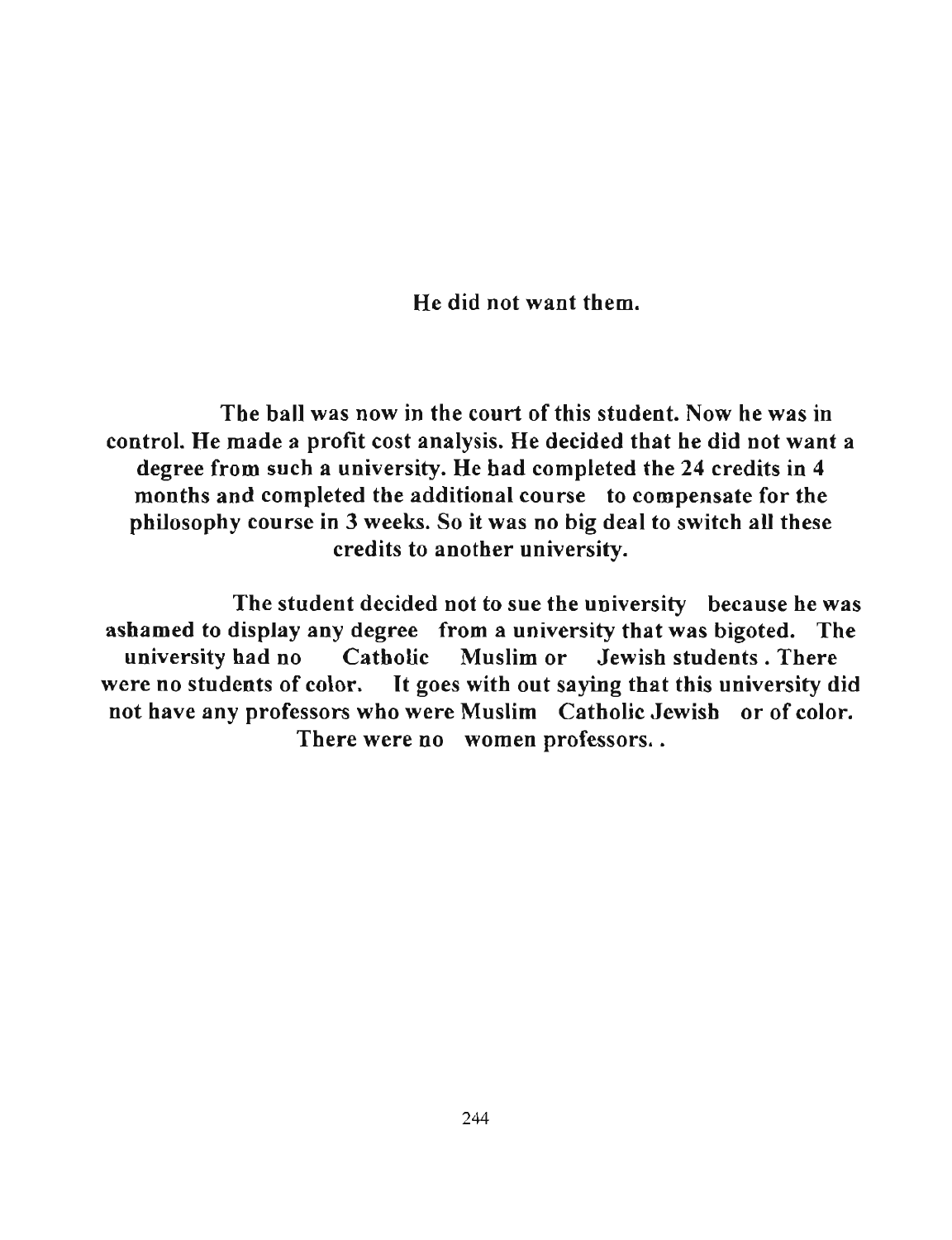# THE STUDENT DID NOT WANT TO HAVE ANYTHING TO DO WITH SUCH AN ANTI-SEMITIC INSTITUTION. IN ADDITION THEY ALSO WERE RACISTS AND SEXISTS. ..

# THIS IS THE ADVISE FOR LONGEVITY -NOT TO HAVE ANY BUSINESS WITH PEOPLE WHO UPSET YOU AND ARE UNREASONABLE OR DISHONEST.

In addition he wisely decided to spend his energy time and money and enter another career. He received a degree from an other university that is considered one of the top universities in the world.. He achieved security financial success and satisfaction in his new choice. Would he have sued and won he would have remained for the rest of his life in a low paid job with very little security..

Every thing in life has a silver lining. We may not be able to control what other people do to us. But we can control-to an extent- how we react. The measure of a wise man is what and how one reacts to injustice.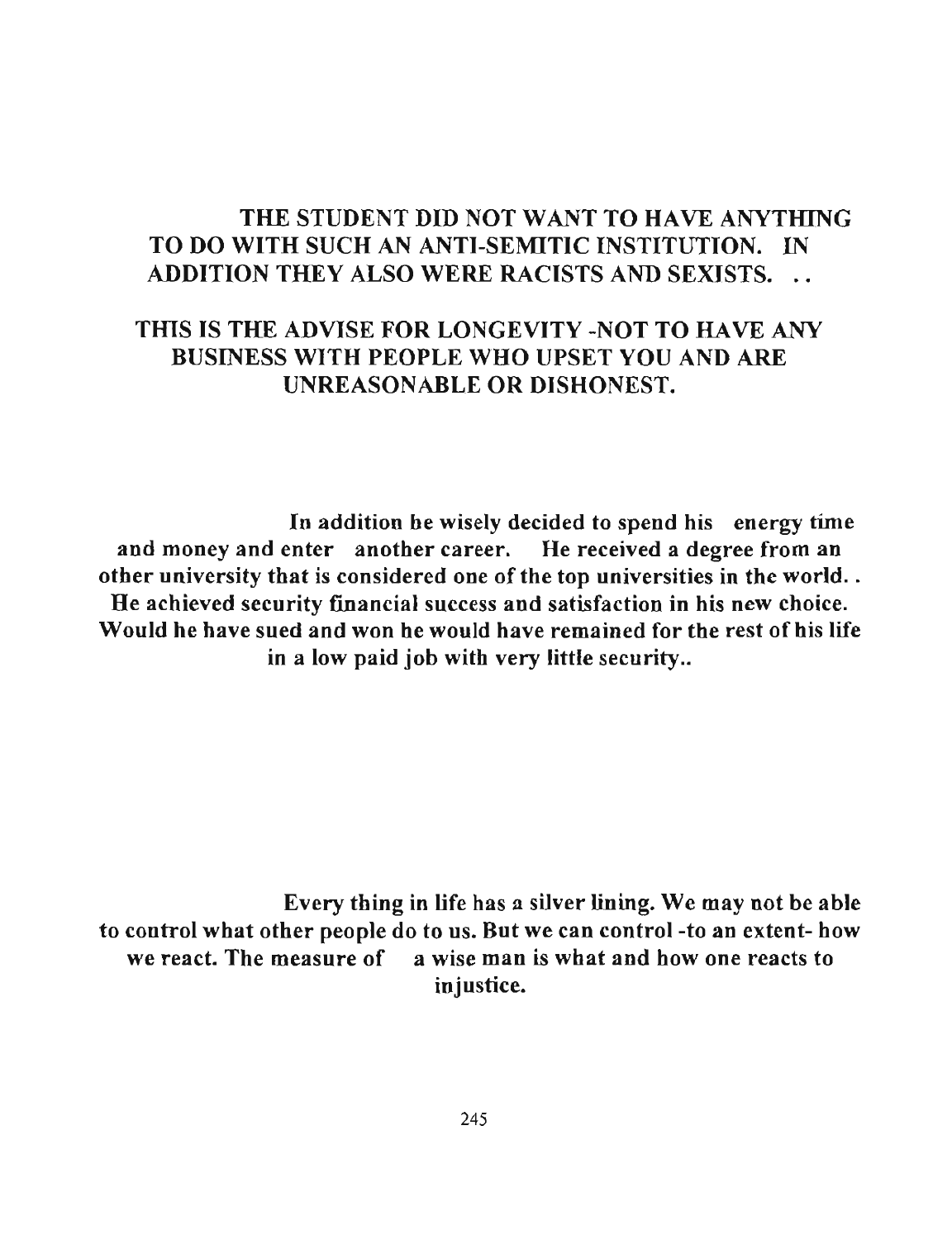The secret of Jewish survival is not to blow your top and avenge every injustice ;but to be pragmatic and move on to survive.

When the Ten Tribes of Israel were exiled by the Assyrians 2700 years ago the Rabbis of the Talmud absolved them from observing Judaism, if doing so would endanger their lives. See my Responsa on Four Parts of Shulchan Aruch vol 3 chapter 19.

### SURVIVAL OVER RIDES ALL LAWS.

See what the Talmud discusses the Ten Lost Tribes-Talmud Baavali Sanehdrin IlOb;94 ;Megila 14b

They now were freed from the restrictions imposed by Judaism .They now had the flexibility of engaging in any conduct to ensure their survival. When they would have the opportunity they could always return and join Judaism again. At the most they would have to convert back to Judaism in a conditional conversion. If they are really Jews no conversion is necessary. If not, they presently are converting.

This is the procedure that certain Rabbinical authorities require Jews who were lost to Judaism for hundreds or thousands of years to undertake. This is the procedure that Jews coming from Ethiopia the Fallasha Jews; from India the Benai Menashe; or coming from Burma Afghanistan have to follow. There exists millions of Jews who claim that they come from the Ten Tribes. These Jews are in addition to many non Jewish sects who have adopted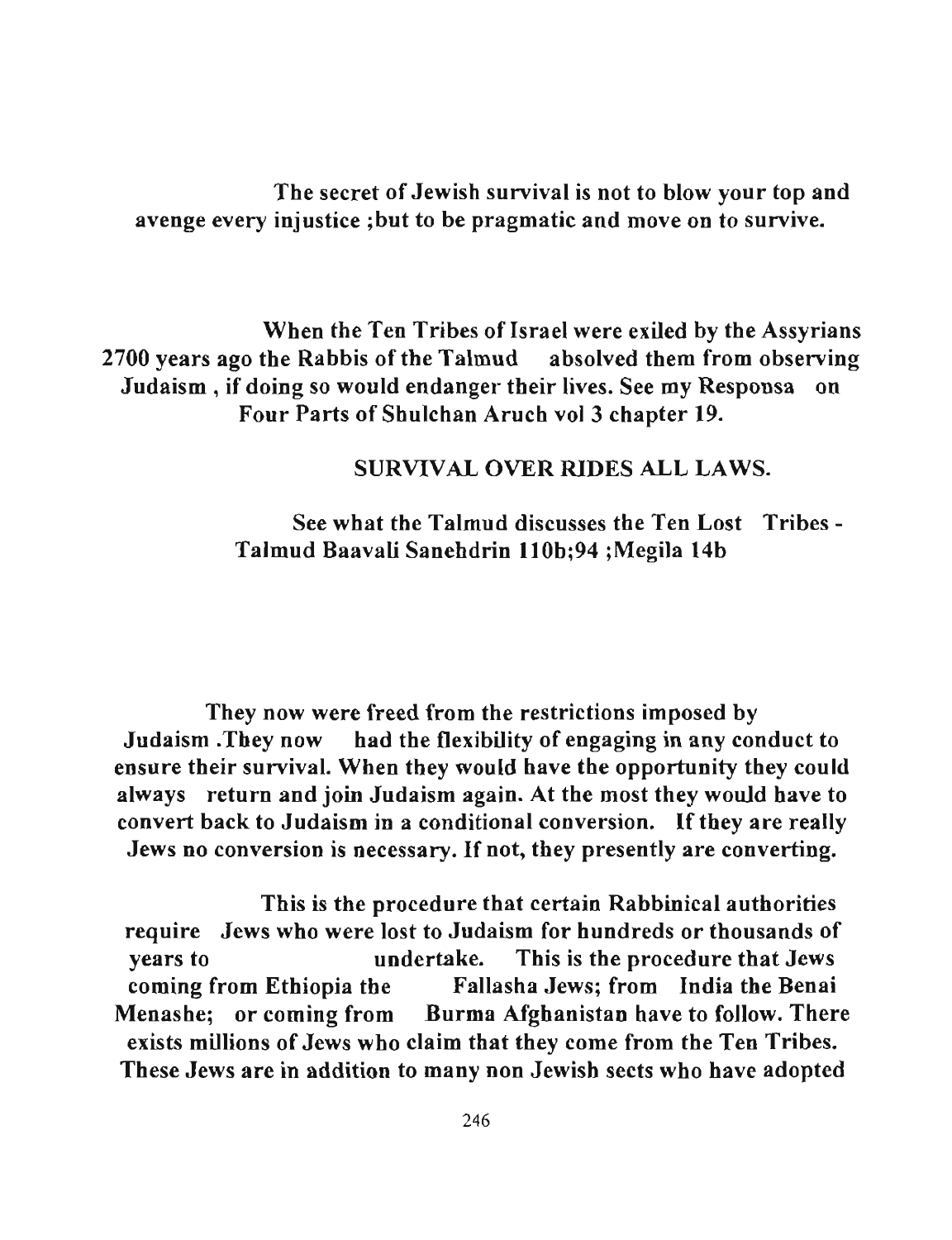Christianity who claim they are descendants from the Ten Lost Tribes. Such a sect existed in Great Britain.

As a rule in the great majority of cases the anusim -the Jews forced to convert in Spain and Portugal married only within their own group. They did not intermarry. This fact was established as Jewish law in Aruch Hashulchon Even Hoezer 3:16. If one of the descendants of the anusim claims that they are descendants of the priestly tribe of Aaron they are believed. If they want to marry a Jew there exists no problem. See Aruch Hashulchon Yoreh Dayoh 268:14. Other authorities -the Aruch Hashulchon -writes that each case be separately investigated. Rabbi Feinstein in Igros Moshe insists that the anusim or Jews claiming that they are descendants of the Lost Ten Tribes undergo a conditional conversion.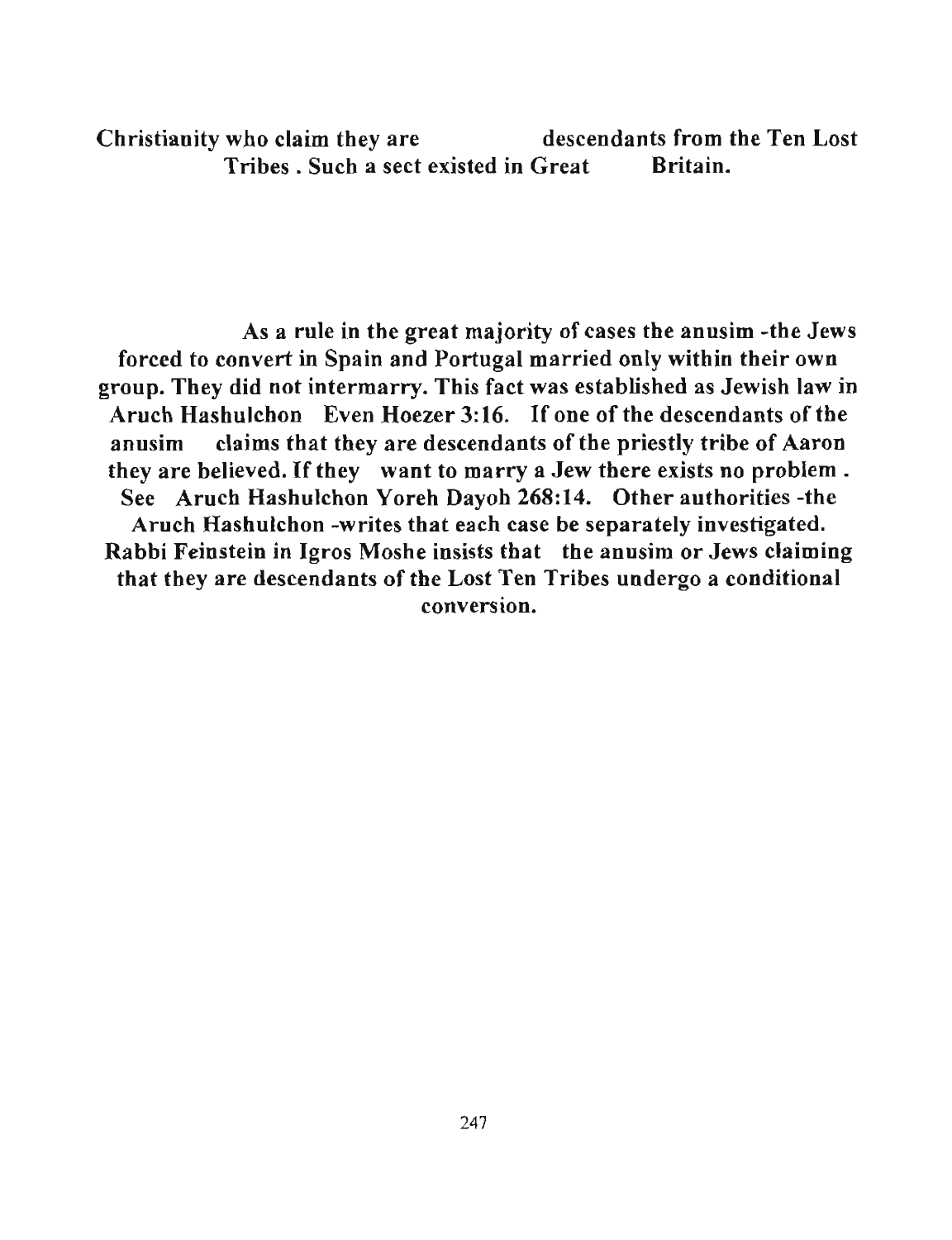The lesson to be learned from 1700 years of history is that

the Jew

must have a country of his own ,

otherwise he will not survive any place on this planet.

The survival of the State of Israel is an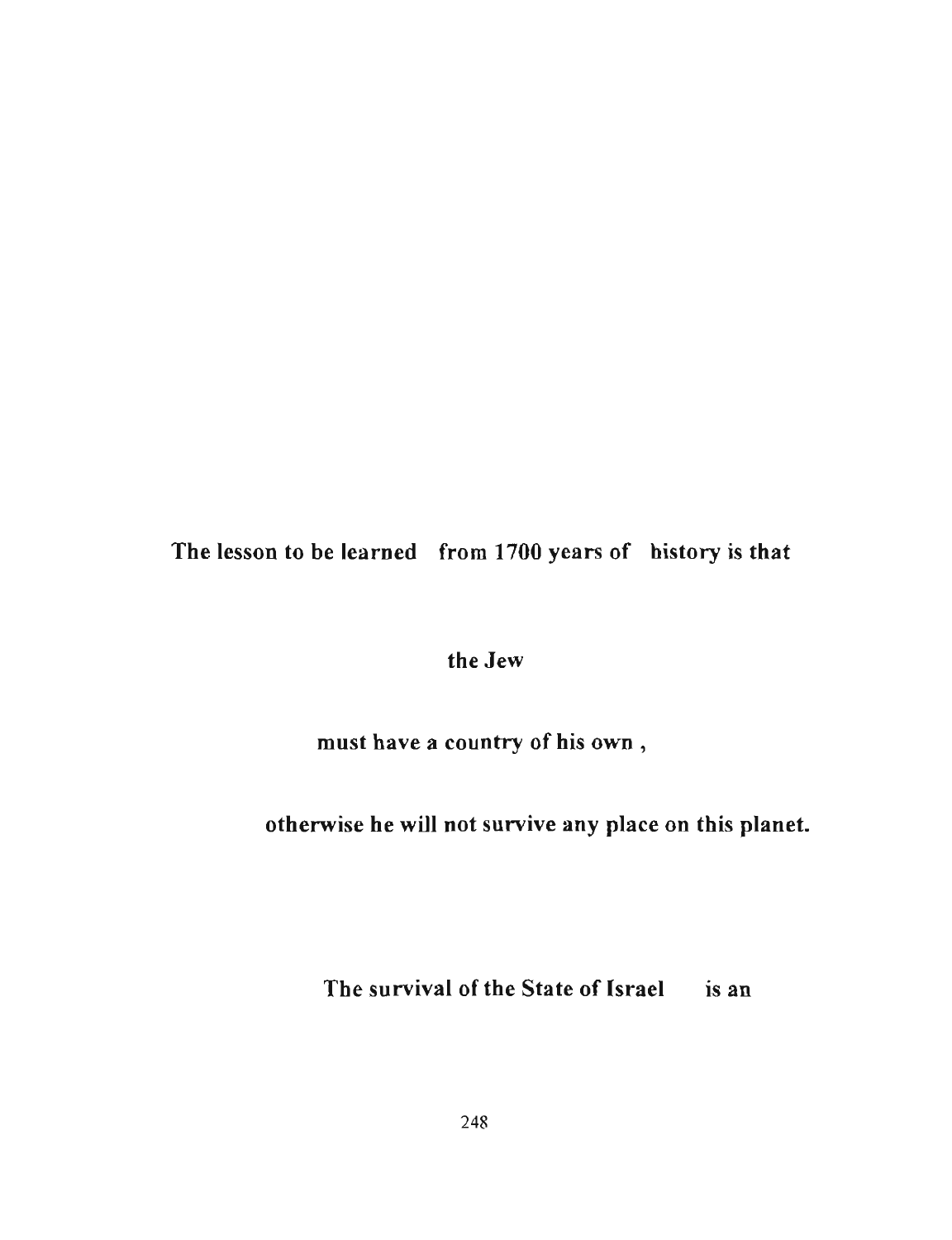#### **existential** issue

#### **for** every **Jew in the world.**

#### Chapter III

## LETHAL LIES THAT KILLED 1001 NON JEWS FOR EVERY JEW KILLED

Judaism grants non Jews WHO OBSERVE THE SEVEN Nohadite humane principles salvation eternity regardless of their perception ofG-d that differs from the pure monotheism of Judaism. Thus non Jews who are good citizens and obey the laws of their state and country are granted salvation. and will have a share in the world to come. Judaism grants space for all faiths who claim they are monotheistic all the denominations of Christianity Roman Catholics Russian and Greek Orthodox all denominations of the Protestant movement; all denominations of Islam, Budhism Hinduis, Zoroasrianism... **Judaism respects the claims** of the **billions** of humans **for the last thousands** of years. **each religion are entitled to interpret their faith as they see fit. Each** of these **religions can claim that they**  are -THE CHOSEN PEOPLE THAT THEY HAVE THE EXCLUSIVE AND ONLY UNIVERSAL TRUTH AND MANKIND CAN FIND SALVATION ONLY IF THEY ACCEPT ALL UNDERLINED ALL THE TENETS OF THEIR FAITH. OTHER WISE THEY WILL BURN IN HELL TO ETERNITY. JUDAISM HAS NO PROBLEM WITH SUCH A POSITION...

#### THE PROBLEM EXJSTS ONLY WHEN ONE RELIGION TRIES TO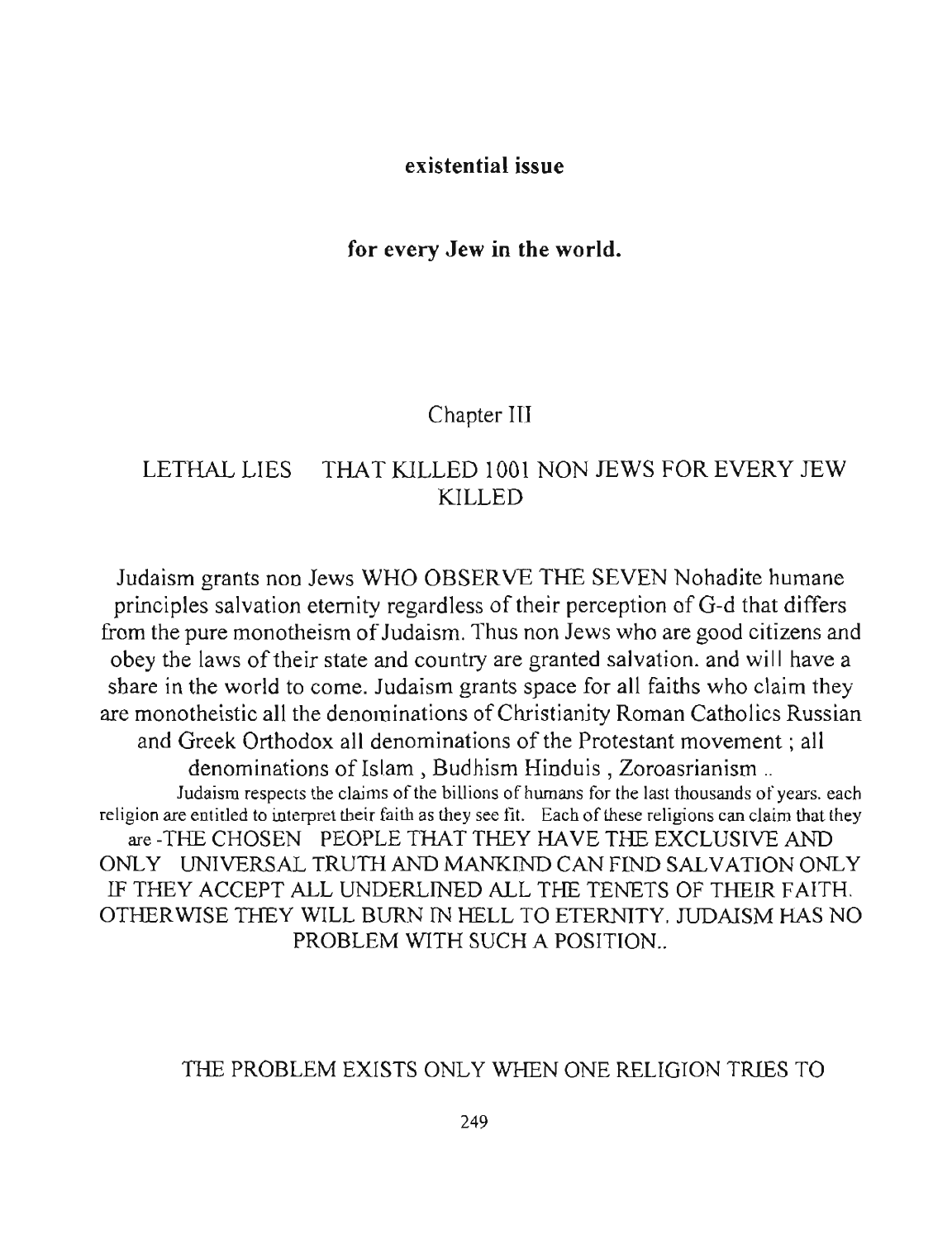COERCE OTHER HUMANS WHO DO NOT SHARE THEIR CONVICTIONS TO ACCEPT THEIR FAITH AND IDEAS USING ANY FORM OF COERCION. CERTAINLY WHEN LIES ARE EMPLOYED TO POISON MEMBERS OF THEIR FATH TO HATE AND KILL ANY HUMAN WHO DOES NOT AGREE WITH THEIR FAITH OR INTERPRETATION OF SCRIPTURES THAT SUCH BEHAVIOR RENDERS THE ONES WHO ARE PROPAGATING THE LETHAL LIES AS ACCESSORIES IN ABETTING MURDER.

Consequently , I want to commend the Catholic Church and Pope Paul for their valor courage and foresight by their declaration in 1965 in the Vatican II that the Jews IN ALL FUTURE GENERATIONS ARE NOT TO BE HELD ACCOUNT ABLE for DEICIDE. -for the crucifixion of Jesus. This declaration and apology for the misinterpretation of the sons of the Church for the last 1700 years puts to rest the theological basis for the murder of millions of Jews and hundred of millions or billions of non Jews in all the wars waged in the name of the Christian faith that any student of history discovers when he studies history. We have in previous chapters high lighted numerous examples.

I also wish to contribute to this matter that never in a trillion years would a Jewish court have sentenced Jesus to death based on the testimony recorded in the Gospels of Mark, Mathew, Luke or John or the Epistles and letters of Paul.

Before I get started I wish to lend a historical perspective. In the year 30 ACE when the crucifixion took place, there existed in Israel millions of people believing in many religions. Romans and Greeks worshiped the mystery middle East gods. The Jews themselves were splintered into many denominations Pharisees Sadducees Samaritans Essences and these groups were splintered into sub groups. The Pharisees were divided into sub groups that differed in the interpretation of the laws. However they lived together in peace and harmony and tolerated each other's differences, Even though the pharisees considered some of the beliefs and practices or non observance of the Sadducees and Samaritans as heresy the laws of the Talmud were flexible enough to accommodate each other and live together. The most that happened was that the Samaritans or Sadducees were labeled as non Jews.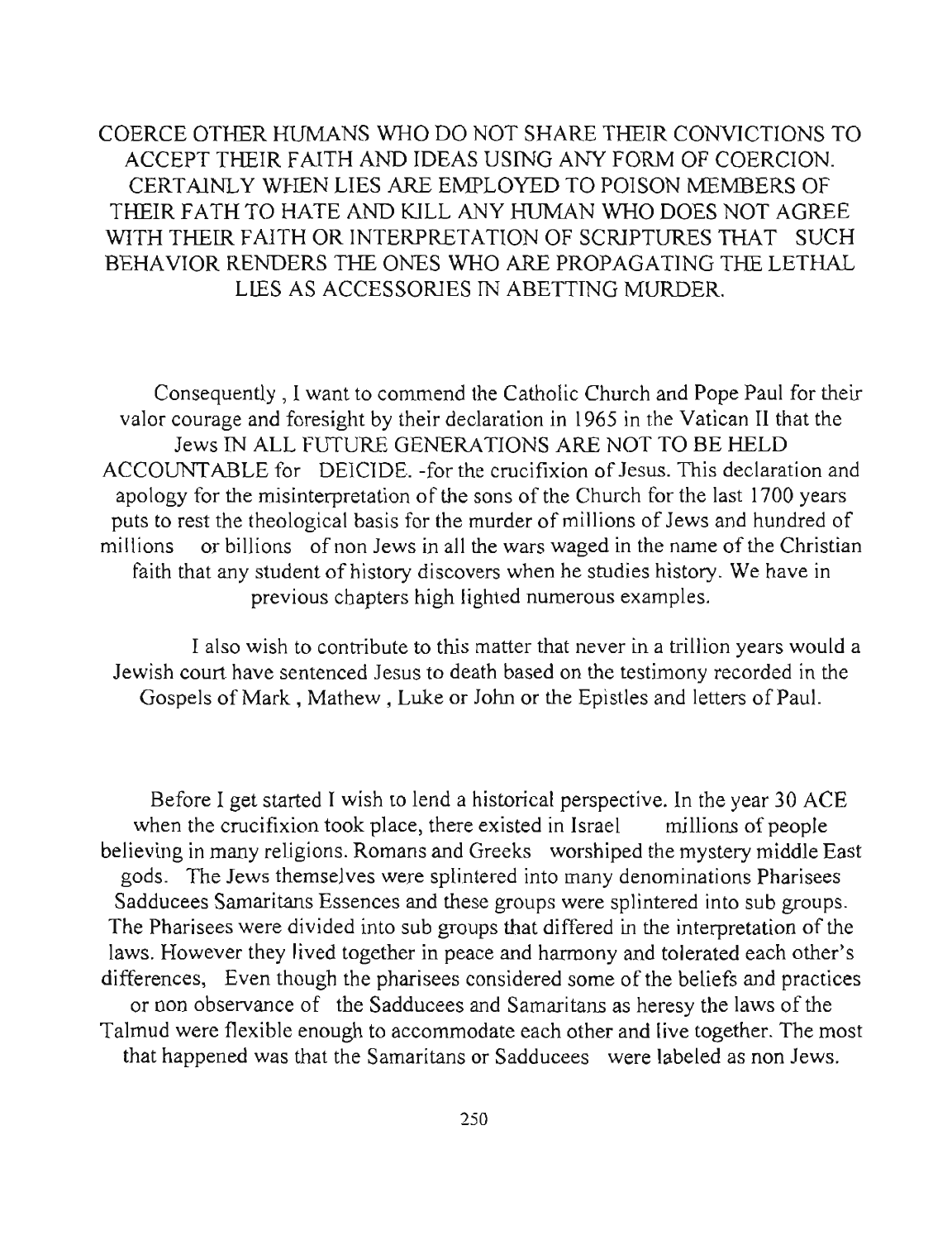Jewish laws that applied to non Jews were then applied to them. However they were then only not qualified to participate in the ritual functions of the religious community. The same that a Catholic who violates Church law *helshe* believes in abortions or remarries after a civil divorce will not be given communion by the priests. Members of a different religion likewise are not given communion.

In Jewish law the Samaritans and Sadducees were not considered as competent to officiate as part of a minyon the quorum of ten males necessary to have prayers. They were not qualified to be ritual scribes or ritual slaughterers-shohtim or be elected as judges or have their testimony accepted in marriage and divorce cases. Their testimony could be accepted in civil cases They could be judges in civil cases. That was all. Never were non Jews Samaritans Sadducees or Essences killed because of their religious beliefs.

Any trial of Jesus would at most have found that what he preached was in the same category as non Jews therefore he would have been banned from officiating in participation in Jewish ritual matters as discussed above. As evidence -the early Christian church remained in Israel. Christians as long as they remained in Israel then called Judea for several hundred years were not harmed by Jews. As a matter of fact Christian sources cite that Rav Gamliel intervened to save the life of a Christian.

For the first 300 years of Christianity the Romans persecuted and killed hundreds of thousands of Christians . They decapitated Paul and crucified Peter amd his wife. For the next 300 years after Constantine selected the Trinitarian creed as the official religion of Rome the Christians in power killed hundreds of thousands of other Christians who possessed views and beliefs that were different than those approved by the synods. The Romans killed every man woman and child -millions who dared to rebel against them. Julius Caesar when the Gauls in France rebelled massacred half a million people every man woman and child. Christian theology developed over a period of 500-600 years. In 325 the synod at Nicaea was convened by the Roman Emperor Constantine, who presided. The Pope and Bishops with the participation of Constantine voted to accept the Trinitarian concept that Jesus was of the same substance as God . Regardless if we accept the position of the Catholic Church that a democratic vote occurred or we accept the position of those who claim that Constantine issued an ultimatum that demanded that such a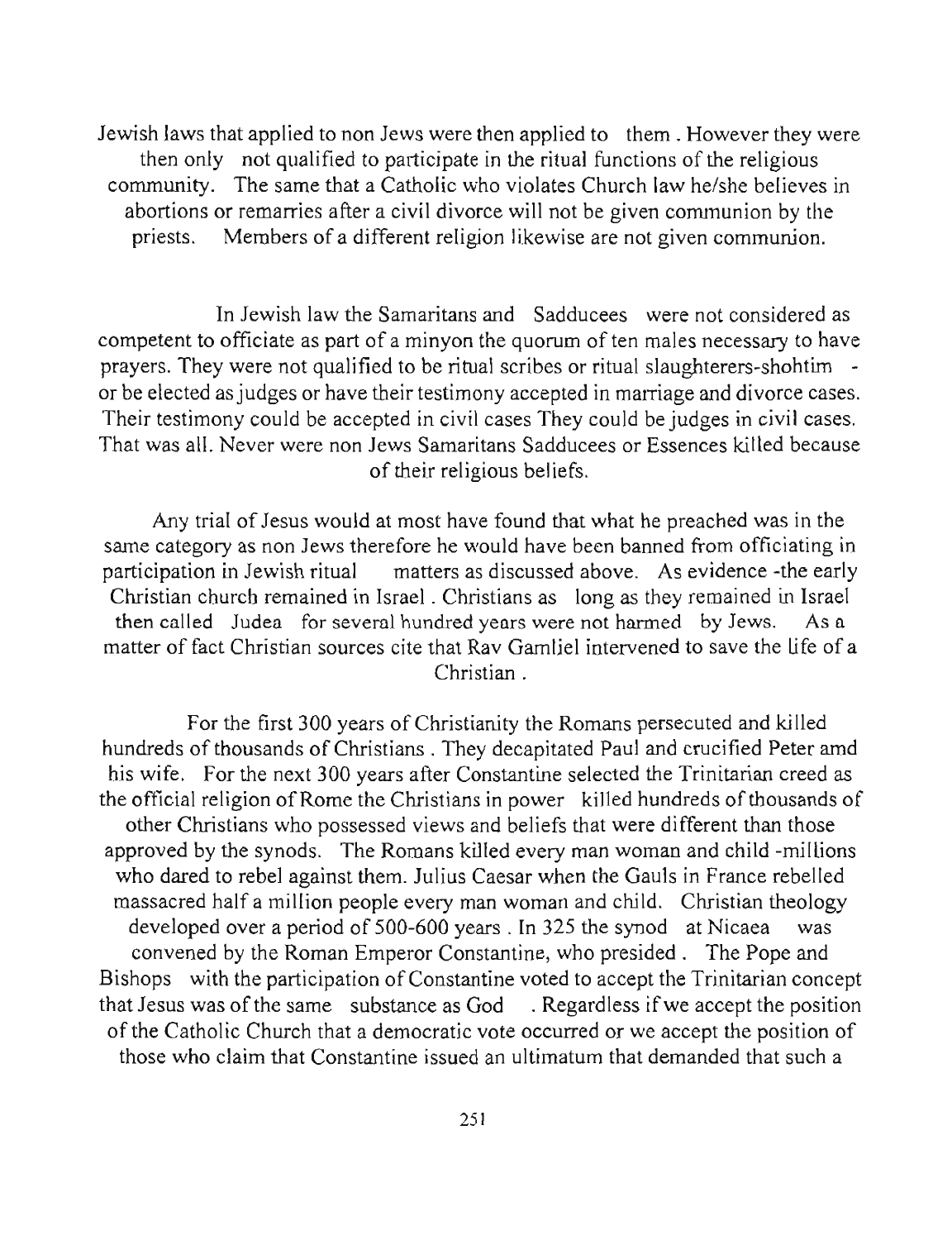concept be adopted and place in the mouth of Jesus that such was the case, all agree that prior to the synod, the question as to the nature of Jesus was not decided. Opposing schools of thought Unitarianism led by Arian was tolerated. Consequently, up to that date the passages in the New Testament condemning all the Jewish people to eternity for not accepting the divinity of Jesus did not exist, since the Roman Catholic Church themselves had not decided the issue . So, this blood libel and religious coercion of Jews to abandon their religion was first born once the Church gained power and became the official religion of Rome. Furthermore, hundreds of thousands of Christians were killed during the period 325-600.

By the year 625 the Muslims accepted the Unitarian concept and became an existential a life and death threat to the Church. In addition when Constantine died the Roman empire was split and divided among his two sons. One son took Italy where the Roman Catholic Church was located and another son took the Middle East Greece and Turkey . The Greek Orthodox Church in Constantinople under the protection of the other son of Constantine in 390 broke away from the Roman Catholic Church and challenged the hegemony and authority of the Church in Rome.

Jesus did not write the New Testament. According to Christian sources Mark first recorded the events of the life of Jesus 70 years later. Mathew Luke John and the Epistles of Paul followed. There exists contradictions between all the Gospels.

There does not exist today any remnants of the original Gospels. However in 1844- 1500 manuscripts of the Gospels were discovered in a covenant in the Sinai desert. The transcripts originated between the fourth and tenth centuries. All these transcripts are transcripts of transcripts. All of these transcripts contradict each other. More than 80.000 variations have been found. All of them contradicting each other. They come from different authors. Their function was to justify different theological positions subscribed by the author of the manuscript. The most prominent of these manuscripts is supposed to have been written in the fourth century. It is called Codex Vaticanus . It contains 16,000 corrections from seven people . See Miracles of the Gods by Eric Von Danken page 53 citing Dr. Robert kehr Die Religion des Modernen Mensschen -Zurichno 60 Stifltung Fur Universelle Religion Von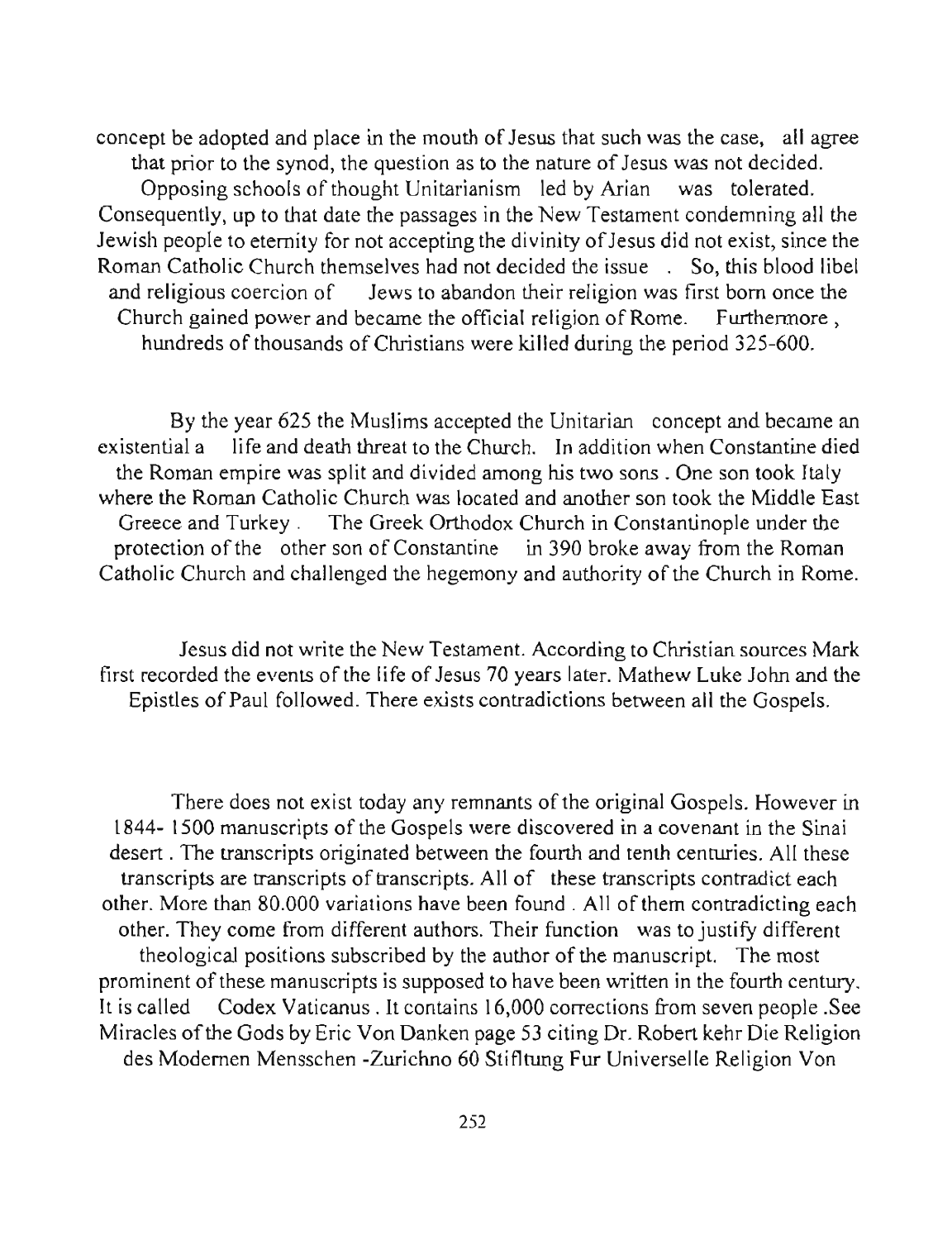Danken also cites Federick Delitzsch - an erudite scholar who wrote a dictionary found 3000 copying errors in these manuscripts.

No wonder then that at one of the Synods the Pope and his bishops in the 500's ACE passed legislation that only the Pope and his bishops are authorized to approve what is accepted as authentic Gospel. Furthermore, only the Pope and his bishops are the only humans in the universe who are authorized to interpret the Bible. Anyone else who challenges their interpretation is a heretic and is to be punishes by burning at the stake. Today the Church has no power to bum heretics, but will excommunicate them .Or refuse to let them partake of the wine and bread given at communion that accompany all masses and sacraments. Therefore if they are not in good standing with church teachings or practice they are denied communion and can not be united with Jesus. In the Constitution of the Council of the Church on November 21,l964in the statement of of November 18,1965 on the relationship with non Christian religions in the solemn credo of Pope Paul VI of June 30,1968 it was stated the following.:

[I] That the Roman Catholic Church alone proclaims the infallible truth. [2] that the Catholic Church alone is the true heir of the Divine promise [3]that the Catholic Church alone is in possession of the spirit of Christ [4]that thc Catholic Church alone is entrusted with the infallible teaching office [5] that the Catholic Church alone is in possession of the absolute truth [6]On November 18, 1964 the Catholic church proclaimed solemnly and most officially the dogmatic constitution

[a] that God was the originator of the Bible

[b] that all parts of the B ible are sacred

[c] that all parts of the Bible were composed under the influence of the Holy Ghost [d] that everything that the inspired composers of the Bible say must be considered to have been written by the Holy Ghost and what is taught in the Bible is accurate, true and with out error

Erich Von Danken author of Miracles of the Gods questions the accuracy of the above proclamation.

He states that Jesus never wrote one word of the New Testament. There exists no remnants of the original manuscripts, other than those manuscripts found in a covenant in the Sinai desert in 1845. Of the 1500 manuscripts found written from the 4-8 centuries all of them are full of errors and have been corrected numerous times. Each manuscript contradicts the other. Each manuscript presents the theological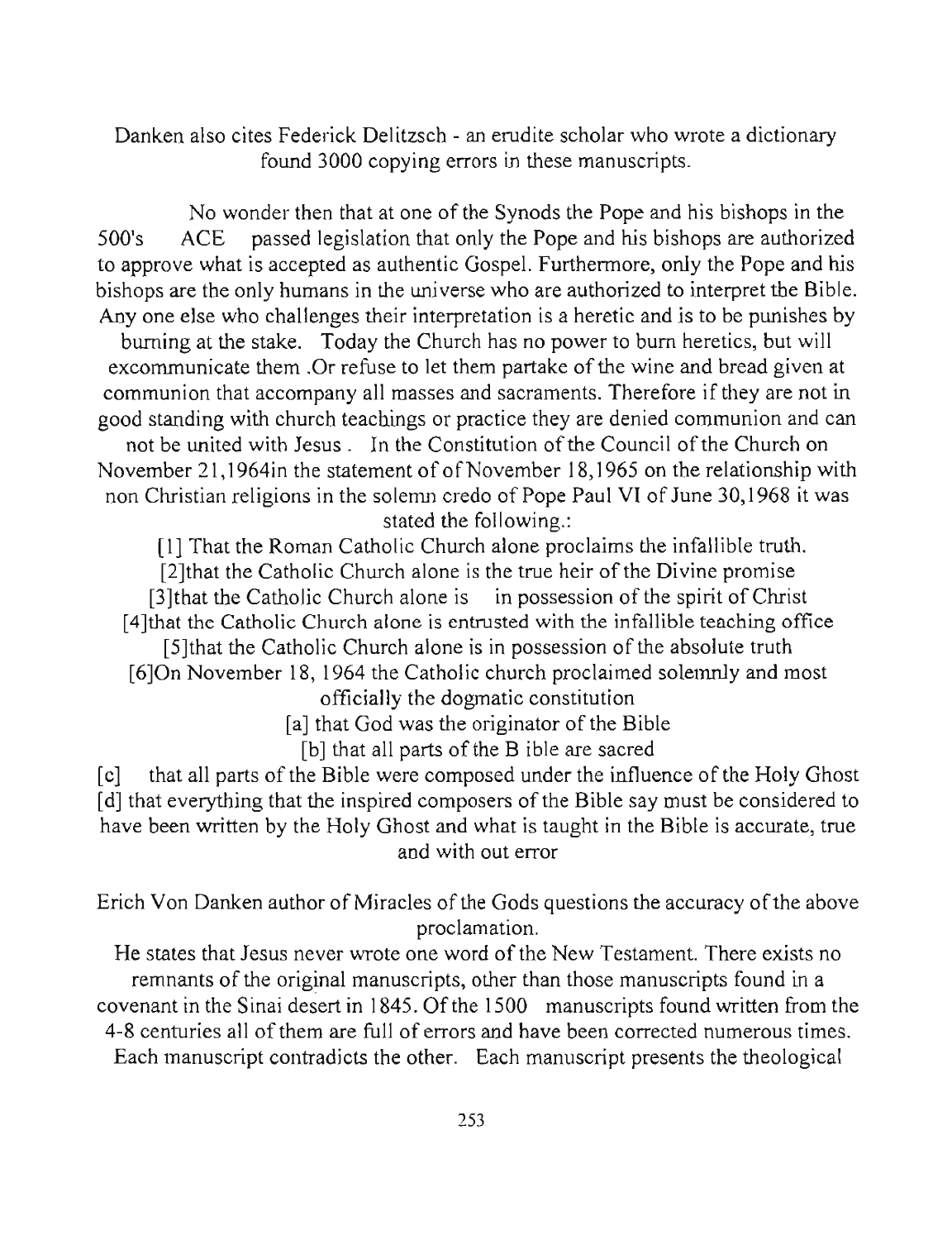position of the author who wrote it. Some manuscripts come to opposite conclusion using the same text.

If this is the dogmatic position of the Catholic church in 1968 regarding non Christian faiths, there exists very little to discuss.

The Church did absolve the Jews of future generations of the charge of deicide . However the position of the Church was unbending in their non recognition of the legitimacy of any faith that is not Roman Catholic. Thus in addition to Judaism ,they do not recognize Islam with over one billion four hundred million adherents, Hinduism with over one billion adherents, Buddhism with over one billion adherents or as a matter of fact they do not recognize the legitimacy of any other Christian faith that have over one billion adherents . They recognize the legitimacy only of Roman Catholicism.

Pope Benedict XVI in April 2008 upon visiting the USA stated that the great problem facing the church is that parishioners challenge their role of obedience and challenge the authority of the Catholic Church- that it is the vicar and only legitimate source of knowing the Divine truth on earth. To his credit Pope Benedict has been outspoken against anti-Semitism using any religion to sponsor terrorism. He follows the wonderful lead of Pope Paul VI and Pope John who preceded Pope Benedict.

Theoretically, there exists no change in attitude on the part of the Church's perception of its self regarding its role of authority and demanding blind unquestioned obedience since the year 500 ACE. The only difference is that the Church today has been stripped of its power. Thus it is an existential issue of life and death that there exists a divorce of Church and state in order to prevent a repeat of all the murders of millions ifnot billions of humans of all faiths as occurred for the last 1700 years. The Muslims today under Iran call for the mass conversions of all Europeans or if not they are to be murdered. They already have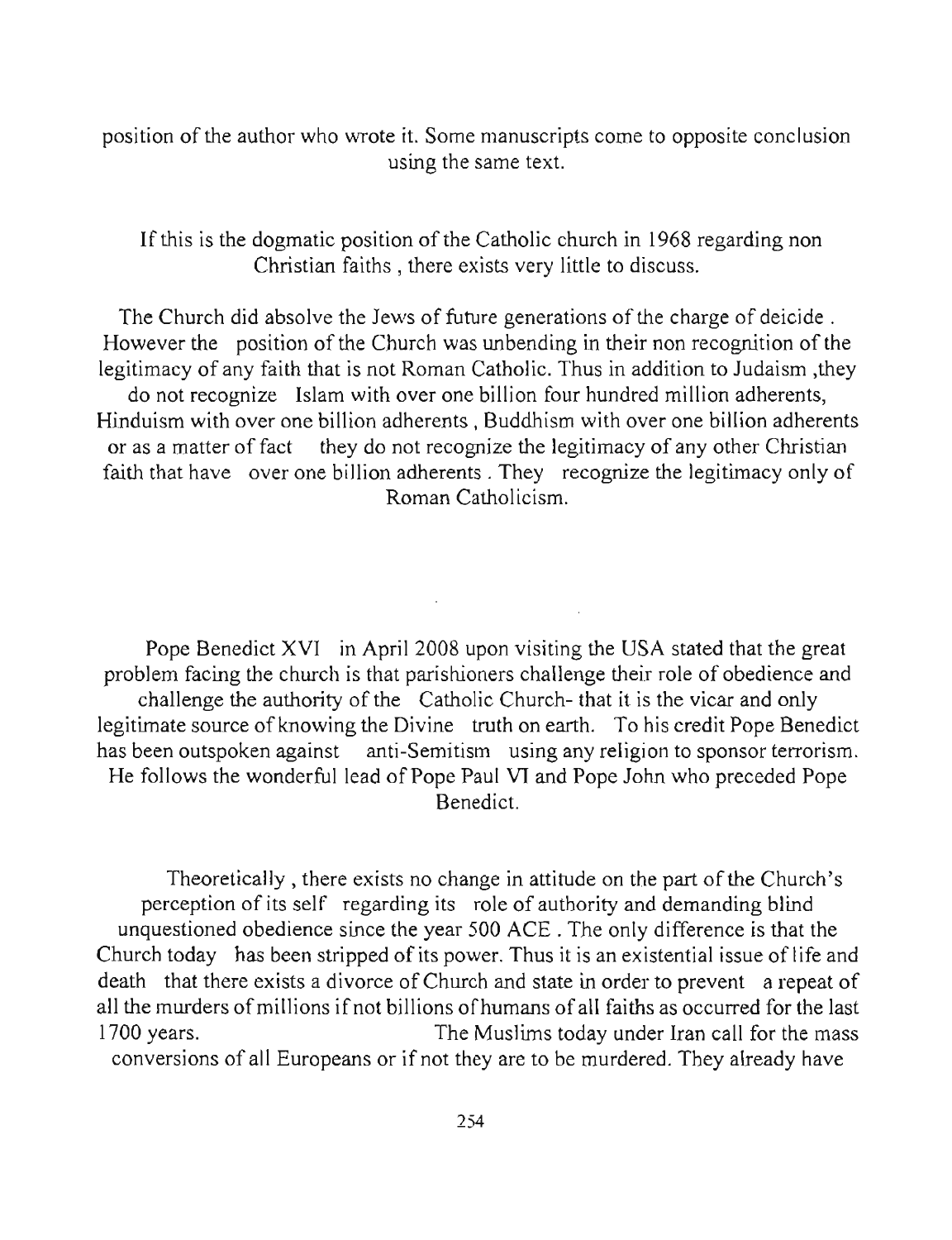begun in their suicide bombings in London Paris Madrid and the USA in 09-1 1-0 I when they killed 3000 Americans in NYC at the Twin Towers

However tragedy struck the Roman Catholic Church. The Western Roman empire in Rome was invaded by Barbarians who in a number of years 600's ACE managed to over run Rome and destroy them. It took the Roman Catholic Church 400-500 years to regain its secure position at Rome with the new rulers. Now let us go back to the story of the crucifixion and the question of Jewish involvement **,if any.** 

The Sanehdrin -the Jewish high Court ceased having the authority to pass capital cases -executions - 40 years prior to the destruction of the Second Temple. - 70 ACE. Thus since 30 ACE -the date of the crucifixion the Sanehdrin had such power removed by Rome. According to Jewish Law once the supreme Sanehdrin ceases **functioning capital cases can not be heard and death sentences can not be issued by**  any Jewish Court. Then All Jews are **OBLIGATED TO** SAVE THE ACCUSED . This is enunciated in the precept of you shall not stand still while your neighbors blood is being spilled. See Rambam Rotzeach Uslunirot Hanefesh 1: 14. Therefore even if Jesus would have been guilty for any capital crime all Jews would have been obliged to save him.

**Furthermore, no human can be convicted on his own incriminating**  testimony, See Rambam Sanehdrin 18:6. According to the Gospels it was Jesus who incriminated himself. There did not exists two competent witnesses who were saints who testified to these charges. Only saints and great Talmudic scholars who knew the entire Talmud could testify in capital cases. The witnesses were mandated to explain to the accused the gravity of his offense. The accused had to be provided with the precise basis in the Talmud of his violation. The accused had to comprehend what he was told and state that he understands but does not care. He must instantly commit the capital offense. The witnesses are cross examined as to every minor detail. A 40 day appeal period must pass where new witnesses are hunted to state contradicting testimony. The accused has a right to an attorney or can act in his own defense. None of these requirements are recorded as having take place at the trial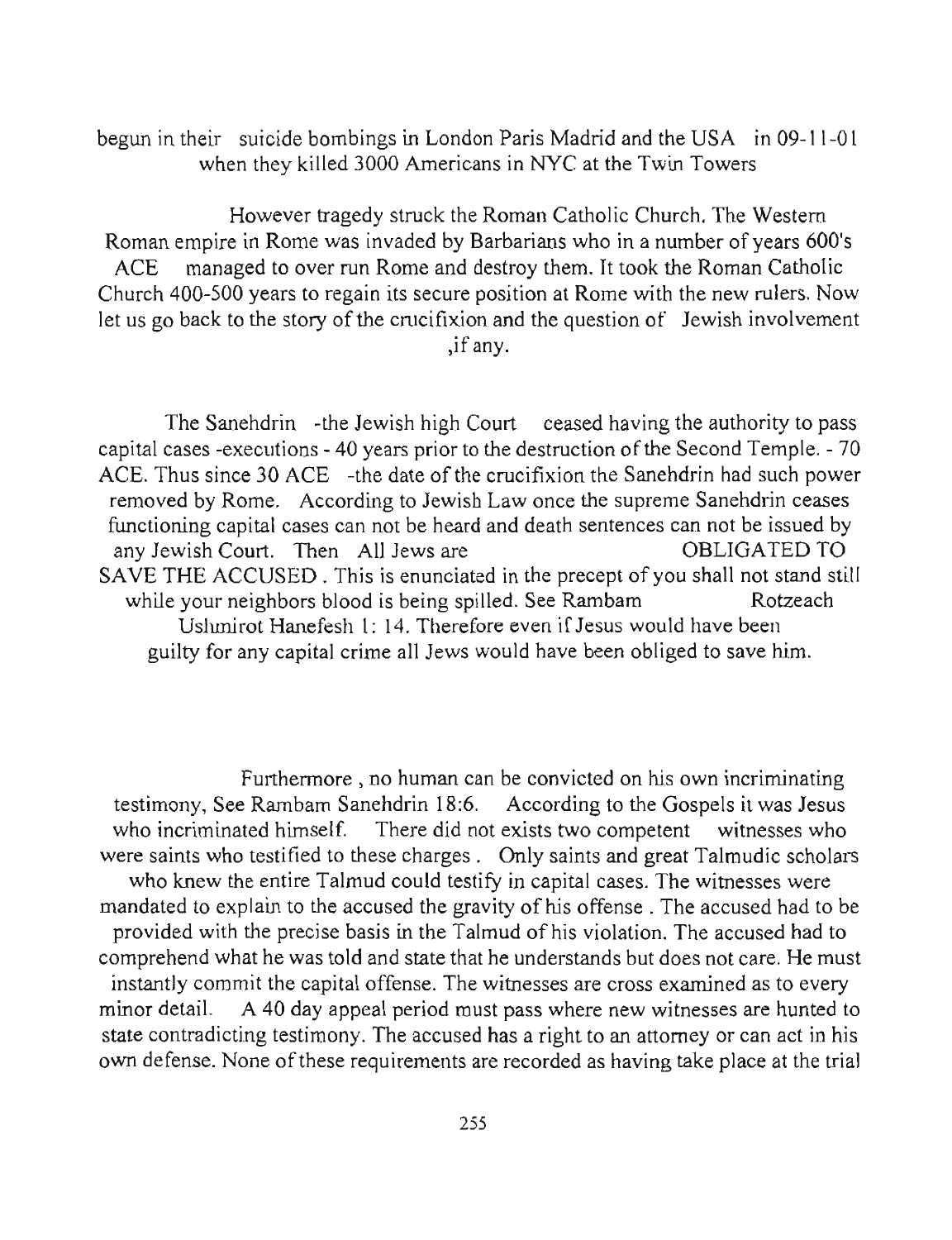of Jesus. If these procedures are not followed any court that convicts any person are themselves subject to the death penalty.

Even if for arguments sake we will concede that the court at the time of Jesus violate d all these requirements, however only they are subject to the death penalty, not their children and not any other human. You shall not kill children for the sins of their parents. No one in the world can ever take upon themselves their children and other human be they Jews or non Jews an eternal curse for their misdeeds. This statement in the New Testament blaming the Jews for all eternity and that the crowd of rioters who urged that Jesus be crucified and Pontius Pilate the Roman governor agreed in order to forestall a riot is an interpolation. That defies historical reality. Josephus wrote 24 books of Jewish history and lived in 70 ACE when the temple was destroyed . Josephus reports that Pontius Pilate was removed from his position because of his cruelty. He would have crucified anyone who opposed him and would have crucified all rioters. He certainly had the soldiers to do this. It is of historical importance to note that none of the historians living at the time of Jesus mention any thing about him. Even the greatest Greek and Roman Anti-Semites Apion and Tacitus and all the other Anti-Semites who lived in that era are silent. Josephus is silent. The mention of Jesus in one edition is accepted by early Church **Fathers such as Origen as an interpolation.. The Talmud that mentions all events is**  silent. The only source is the New Testament that no original copies of the Gospels exist.. The books of 42 historians dating back to the time of Jesus survive today. Not one of them mentions Jesus.

One can not blame all Christians to eternity for the fact that hundreds of thousands of Christians were murdered by fellow Christians during 325 -600.when Christianity formulated its position. No one can blame all Christians to eternity for the millions of Christians who killed each other in the wars between Roman Catholics and Greek Orthodox in 1185 and 1215. No one can blame all Christians for the millions of Christians killed by other Christians between 1517and 1648 in the wars between Protestants and Catholics. No one can blame all Christian for eternity for the hundreds of thousands of Christians and Jews burned at the stakes by the inquisition . No one can blame all Christians to eternity for the one million holocaust that the first crusade killed every man woman and child in the South of France known as the Albigensians for daring to challenge the Pope No one can blame all Christians to eternity for the millions of Christians, Jews and Muslims killed by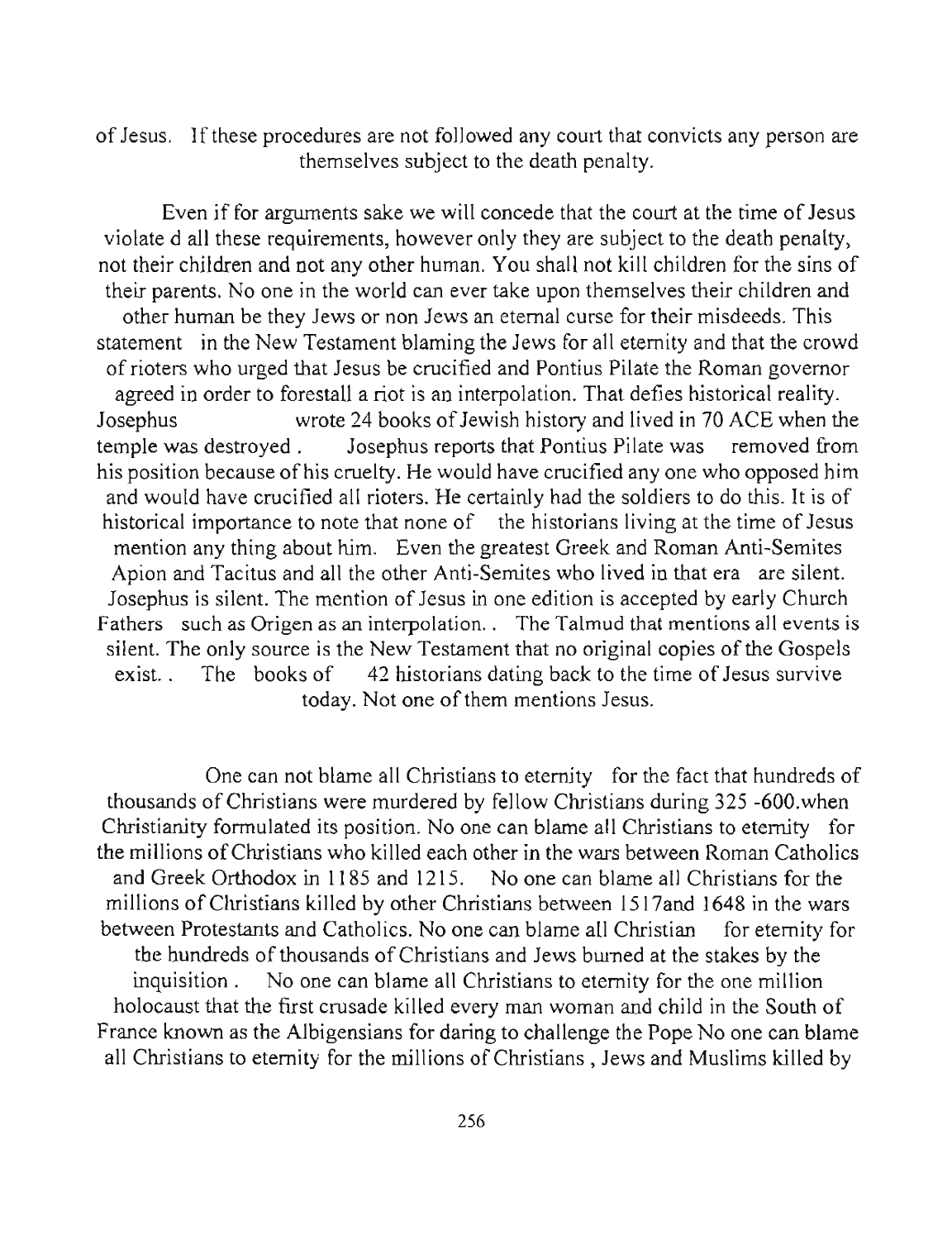the various crusades. No one can blame all Christians to eternity for the thousands of women condemned and burned by the inquisition for being witches. So too, one can not blame all Jews to eternity for the sins and crimes of a few, even if they did exist at the time of the crucifixion of Jesus.

### Therefore Jesus would never have been convicted on his own incriminating testimony.

Furthermore there is a prohibition to have any trial-civil trial and certainly a capital trial at night or on a holiday. According to the Gospels the trial was conducted on Passover eve when all Jews were celebrating the Seder. Furthermore, it was mandatory for the minimum of forty days to pass between the trial and exhausting all appeals before the convicted man or woman would be executed. According to the Gospel Jesus was executed immediately.

**Further more it is forbidden to hand over even the worst criminal to non**  Jews to be imprisoned and certainly executed. There does not exists a worse sin than **such an action.** 

Further more since Jesus claimed that he was the Messiah, all Jews would rally behind him to be liberated from the tyranny of the Romans. This was what happened 40 years later when all Jews regardless of their religious affiliations be they Paresis Sadducees Edomites Samaritans united to fight the Romans. in 68-70 ACE, They again revolted in 100 ACE and again in 130 ACE. The Jews may have not agreed with his theological positions that they considered against traditional teachings, but they would have followed him in order to break the yoke of Roman rule. The last thing that they would have done is to hand Jesus over to the Roman authorities. Would any Jew dare to have done such a thing that Jew would have been stoned or lynched. Therefore to claim in the Gospels that the Jews coerced the Romans to crucifY Jesus defies reason and never occurred in a trillion years. Unfortunately this libel was fabricated to poison men's mind to hate Jews and kill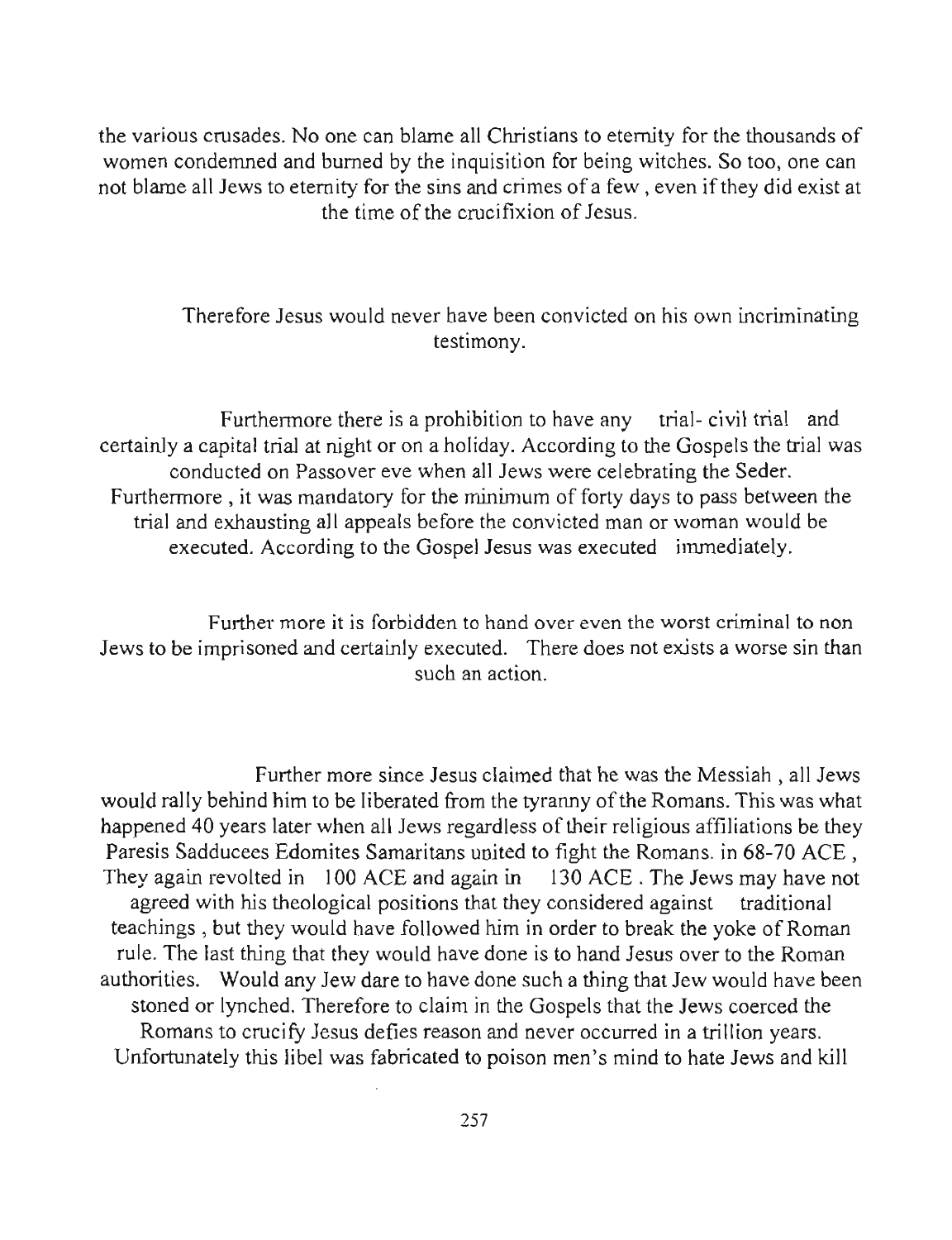them. What is unfortunate is that these sons of the Church who employed these lethal lies to sell Christianity employed these lies and put them into the mouth of Jesus as though Jesus himself uttered these accusations. Thus they used the identical strategy as the Greek emperors such as Alexander claimed that he was a god the son of the Egyptian god Arnon and thus won the blind allegiance and unquestionable obedience of his subjects. This tactic was used by the early church fathers in their war against the Jews.

Jesus did not write a single sentence of the New Testament. According to Christian sources the earliest recording of the Gospels occurred 70 years after the death of Jesus. This was the time that the same men who recorded the New Testament were embroiled in a war against the Jews to win converts for their respective religions.

The writers of the New Testament hated with a passion Jews and Judaism and cast Jews as worse than the devil incarnate and tried to white wash what the Romans did in order to win favor with the Romans. Thus they painted the Roman governor Pilate as prepared to release Jesus; but he was forced by the unruly mob of Jews to agree to have Jesus crucified in order to prevent a riot. This portrayal of the Roman governor defies what Josephus in his 24 books that describe Jewish history describe the Roman governor who ordered the crucifixion of Jesus as a cruel monster who killed indiscriminately and was finally removed because of his cruelty. He was not afraid of any mob. He wold have crucified all the Jews who would dare defy his orders.

It is because of these reasons that the honest Christian must divorce those passages in the New Testament that blame the Jews for Jesus's crucifixion and cast a curse on them and their descendants as long as they do not embrace Christianity from the kernel of their belief in Christianity. It is statements like what we mentioned that

were used for 1700 years to kill millions of Jews and have one Christian denomination kill millions of humans belonging to another Christian denomination. We have previously detailed the numerous killings murder and that Christians have perpetrated on other Christians. Millions ifnot billions of humans have been killed of all races and religions all in the name of Christianity -Jesus or Islam - Mohammad.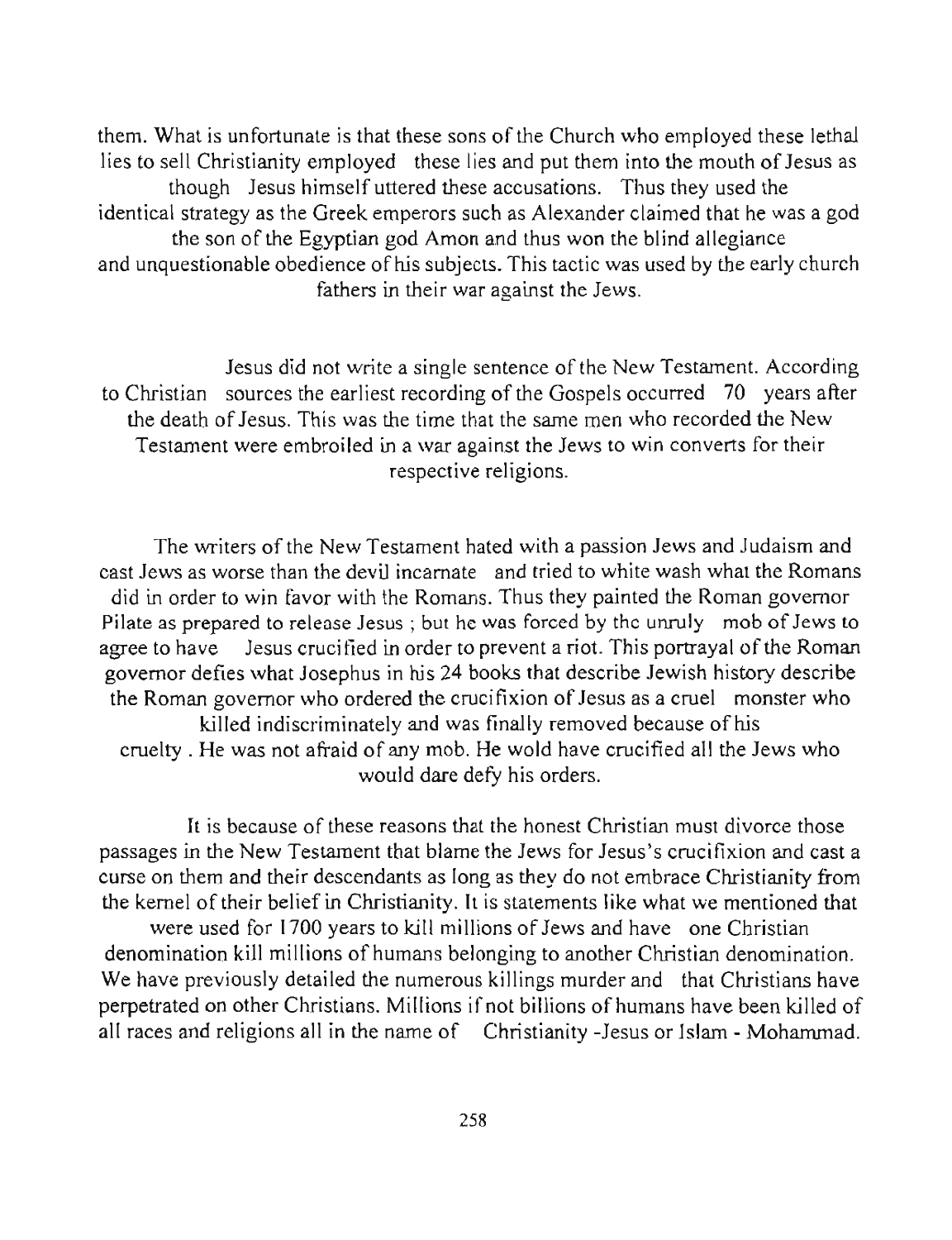I am certain that Paul Peter and Peter's wife looking down from heaven every day since 325 ACE to today would cry that they died in vain. Certain Europeans have corrupted Christianity and turned Christianity on its head. Those Europeans, who had the power to make the decisions or exert the influence in the commission of

all the above crimes, have violated since 325 to today some of the Ten Commandments- that outlaw murder rapes fornication stealing and certainly grand larceny-and bearing false witness- fabricating accusations against millions of Jews and billions of other humans- that led to their murder-These are the lethal liesthat are a blatant violation of the Ten Commandments-" Thou shalt not murder Thou shalt not commit fornication Thou shalt not steal Thou shalt not bear false witness against another" Exodus 20:13 Deuteronomy 5:17. These commandments were written by the Fingers of G-d himself. They made a farce of the Jewish Bible dictated by G-d himself and written immediately by Moses whose author ship is never in dispute. Hundreds of millions of Humans were enslaved if not killed by Europeans since 1500 as they conquered Africa Asia North and South America Australia and New Zealand. Europeans have been a curse and a plague. Paul Peter and Peter's wife cry out that their sacrifice was in vain. Paul was decapitated and Peter and his wife were crucified. Better that mankind would have remained with their pagan **deities. The pagans were a piece of cake compared to these Europeans. At least thy**  did not commit murder and grand larceny on a Universal scale. Hitler's holocaust of the Jews is a legitimate child of European anti Semitism.

It is noteworthy that the Prophet Ezekiel in chapter 38:21 and the Prophet Chagai 2:22 prophesy that in Messianic times that those nations and citizens of such countries who will attack the newly resurrected State of Israel will drop dead killed by the swords of other nations who attack Israel. Thus we see today the Muslims attacking the British French and Spanish by terrorist bombings in London Paris and Madrid. They kill by suicide bombings fellow Muslims in Iraq Afghanistan and North Africa . The European anti-Semites who deny The legitimacy of Israel as a Jewish country, to this day are the sworn enemies of Israel and the Jews. Their trade unions every year pass resolutions to boycott Israeli university professors and hurt Israel. It is of interest that the more and greater their hatred toward Israel the greater is the intent of al qaeda and other terrorist groups to slaughter all the Europeans unless they convert to Islam.

On the other hand all Gentiles including Christians all over the world who help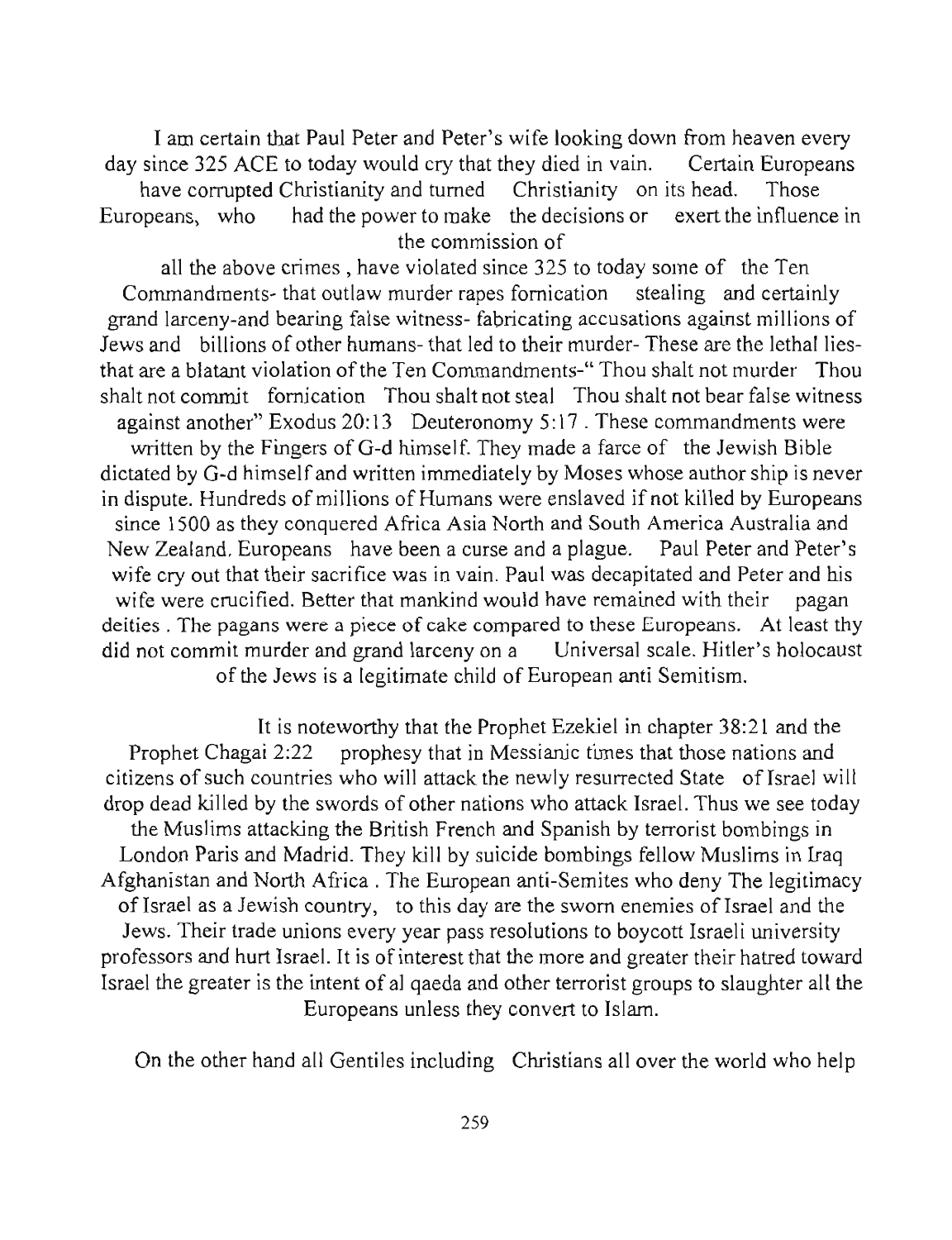Israel politically economically and donate millions of dollars to enable Jews to immigrate to Israel from all over the world and build new settlements will merit the blessings of G-d as is dramatized in the words of Zecheria chapter 3 and 4. Ezekiel Chapters 36 and 37 . These Gentiles will achieve union with G-d. The words of King Solomon Kings I chapter 8:41,42,43 Chronicles 2 chapter 6 verse 32,33 and Isaiah chapter 56 verse 6,7 will be fulfilled that Torah will go forth from Zion and Zion will be a house of worship for all men Jews and Gentiles.

For G-d has sworn with his arm held high that never to eternity will He abandon the Jews no matter how they sinned. Jews will always remain as the chosen people the children of Abraham Isaac and Jacob. He will always remain to protect the Jews. See Isaiah chapter 62 :8. G-D swears that he makes a covenant with the Jewish people that he will never abandon them.- Isaiah 45:9. Just like G-d made a covenant with Noah and his descendants that He will never again bring a deluge to destroy the world See Geneses 9: 13 ; so too G-d makes a covenant with the Jewish people to eternity Isaiah 45:9 . . See Psalms 89verses 29-37 that G-D swears that as He is true and never lies so too His Covenant to the Jewish people is etemal no matter what they do . He may punish them for their sins, but is always supporting them and will return them to Zion and Jerusalem . See Ezekiel chapter 36 and Chapter 37. Those Gentiles WHO HELP WILL BE BLESSED AND WILL LIVE TO ETERNITY AND WILL NEVER DIE. THEY WILL BE RESURRECTED AND WILL LIVE FOR EVER.

It stands to reason that Paul subscribed to the dual Covenant. That Jews are the Chosen of G-d as long as they observe all the Mitzvot of the Torah. Non Jews according to Paul must accept Jesus to have salvation. Then gentiles are also chosen.

Why would Paul support a collision course with Judaism and preach a theology that contradicts in word deed and spirit 1500 years of Jewish tradition? Why would Paul elect to be a pariah rather than embrace the Judaic theology that it is legitimate for non Jews to believe that there exists a partnership in the G-d head? However Jews are mandated to believe in a strict monotheism. Only Jews are obligated to observe all the ritual laws -circumcision , kosher Sabbath laws. All human must observe all the humane laws -the laws that every good citizen observes the civil and criminal laws of his society. He could accomplish all his goals with out making a pariah of himself and destroy Judaism and Jews. Why be confrontational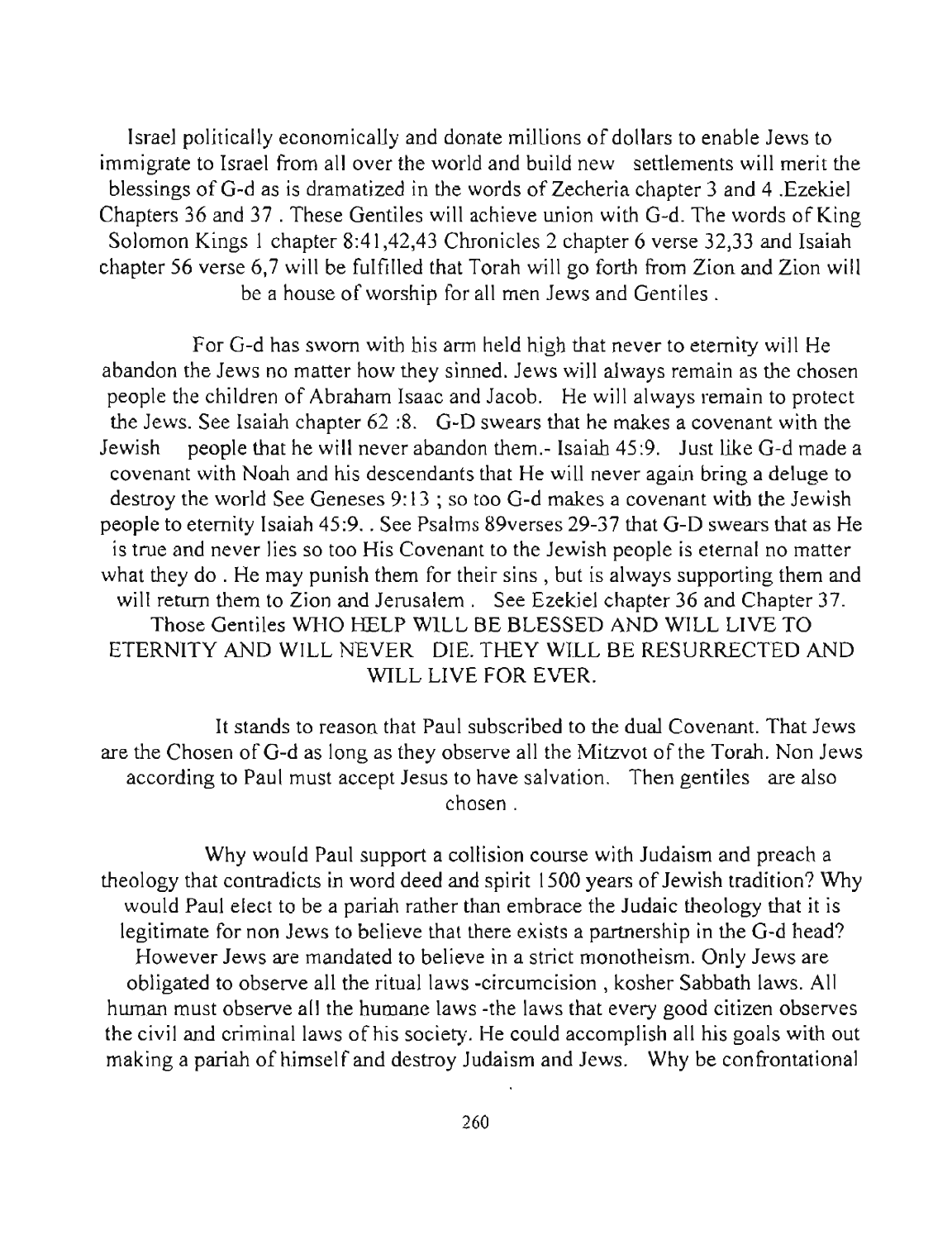when you can realize your goals being accommodating and let other men and their beliefs live along side your own.

Therefore Paul preached Christianity for the gentiles and left the Jews alone. Many Protestant preachers see the justice of this theology. and have renounced converting Jews. They also find support from statements in the New Testament that Paul did not convert Jews only Gentiles and conceded that Jews can find salvation if they observe the Torah and Mitzvot. G-d never abandons his promise to the Jews that they are the chosen no matter if they sin. "For a promise once given by G-d is never abandoned. It remains to eternity." This statement echos the citations I have given previously from Isaiah and Psalms. Those are the words of Paul in Romans.

Many Catholic and Protestant ministers see the Messianic era in the creation of the modem State of Israel and help support Israel financially politically and stand up to counter the propaganda of Israel's enemies

Let us hope that the prophesies of Isaiah in chapter 44-66 are fulfilled and Torah will go forth from Zion and all men will help strengthen the building of Zion and Jerusalem and help Jews return to the promised land. In that way all men will be chosen and the prayers of all men will be heard. This is what Isaiah and King Solomon before him proclaimed that G-d will listen to the prayers of all men and Zion will be a place of worship for all men. Let us pray that the prophesy of Isaiah chapter 2 verse 4 and Micha chapter 4 Verse 3 be realized that no nation will lift up a sword against another nation -no nation will learn the art of war -no nation will train and prepare for war and spend billions or trillions preparing for war; rather the swords and all instruments of war will be recycled into plows to enable man to use his/her wisdom to better himself and their children rather than destroy other men. Men will use all their wisdom and scientific knowledge to eliminate hunger control the weather prevent hurricanes earthquakes and sunamas floods volcano eruptions environmental warming eliminate hunger cancer aids and all venereal and other contagious diseases. Men will find alternate sources of fuel and energy.

The Chofetz Chaim who died at 95 in 1933 wrote that we are living in the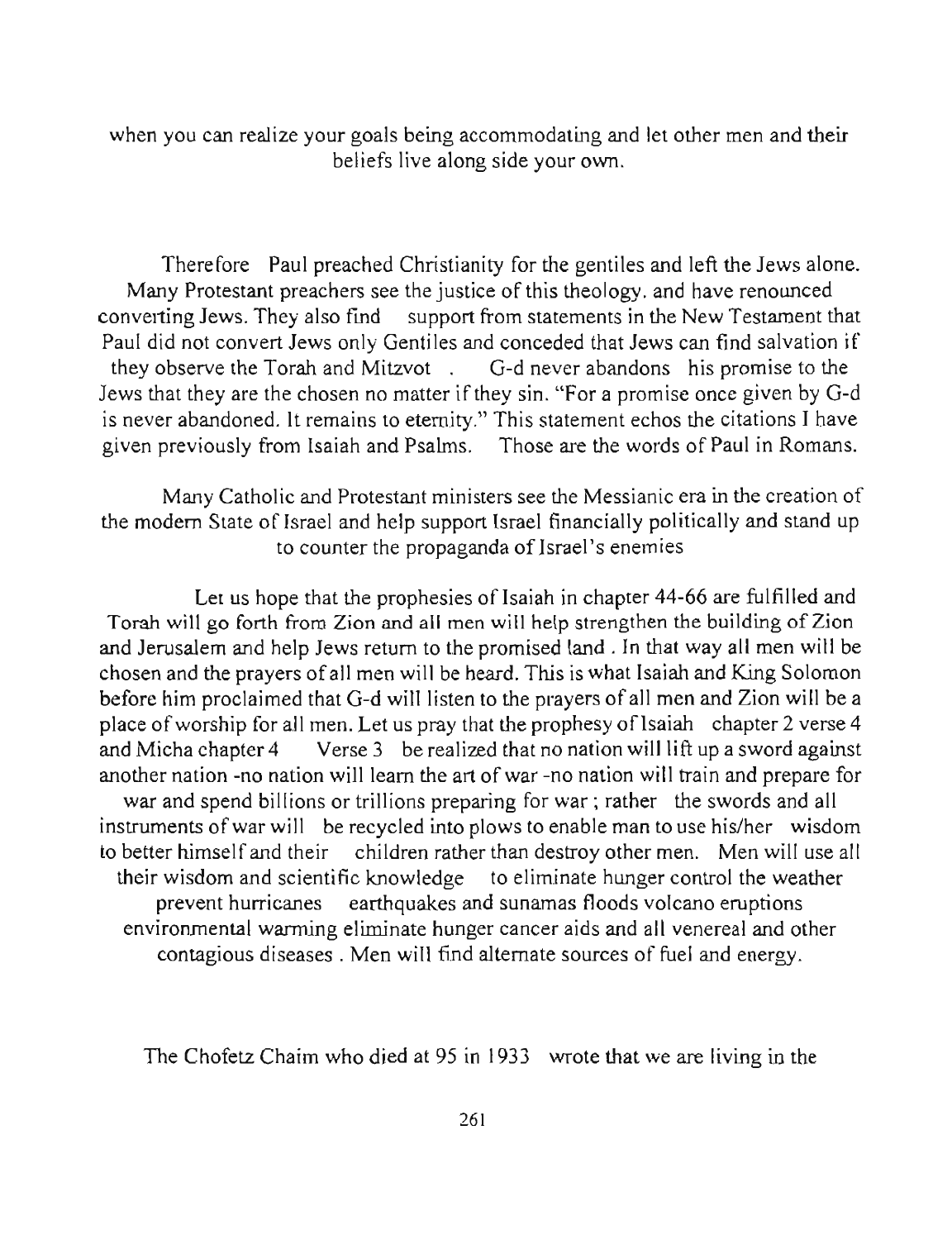Messianic era. The scientific knowledge of men has exploded a trillion times what it

was a century or two earlier. Why did G-d grace and bless men with such a knowledge? The answer is in order to enable men to accomplish the above mentioned goals. In that manner when all men will possess all their needs there will not exist any rational to go to war. This is the meaning in the prophesies that the world will change that g-d will endow men with wisdom. Then the Messiah will adjudicate all disputes between nations and all internal disputes and rebellions. There will not exist a corrupt

United Nations; only the Messiah's authority will be universally recognized. See Isaiah in Chapter 65 verse 17 as well as Jeremiah chapter 31 verse 30.31,32,33 stated the following:" For God has sworn that the world would never be destroyed; So too, the Jews and those Gentiles who help the Jews rebuild the land of Israel will never be destroyed. They will survive for ever." Jeremiah 31 verse 35.. "God has created a new nature that will imbue all

mankind ,who will practice justice and mercy." Isaiah 65verse 17; 66verse 22 ; Jeremiah chapter 31 verses 30-33. Even wild animals -a lion and a sheep will dwell together Isaiah 65 verse 25." All men will seek to do good and despise evil and all mankind on their own will by second nature have a new perspective of values that will **usher in the Messianic era. "** 

"And in that day God will be ONE and his name will be One. Zechria 14 **verse 9 All men on their own with out outside coercion will recognize the true**  faith. Zechriah 14 verse 16,17,18. In that era all Jews will be gathered to Zion and Jerusalem and the gentiles will assist the in gathering of the Jews. Micha 4 verse 1,2,3 Isaiah chapter 2 verse 2,3,4 chapter 65 and 66 verse 20-24. For the Jews must return and rebuild Zion and Jerusalem in order for the Messianic era to be ushered in. "For Jews will populate all the streets of Jerusalem and children will play in the streets ".zecharia 8 verse 4 And the Gentiles from all over the world will assist and urge all Jews to immigrate and settle in Israel" Zechria 8 verses 20-23 he ga This era will follow the wars of Gog and Mogug prophesied by Ezekiel chapter 38. Many Evangicals and millions of other Christians and Moslems -who have accepted Israel like Turkey Egypt and Jordan -in the last 60 years since Israel has been resurrected have donated millions of dollars to assist financially politically and have countered the negative propaganda and have assisted in the rebuilding of Israel and the ingathering of Jews from the four corners of the globe. They are the Chsidei Umos hoolem the pious of the nations who will merit heaven and eternal life . They will be

resurrected and will never die.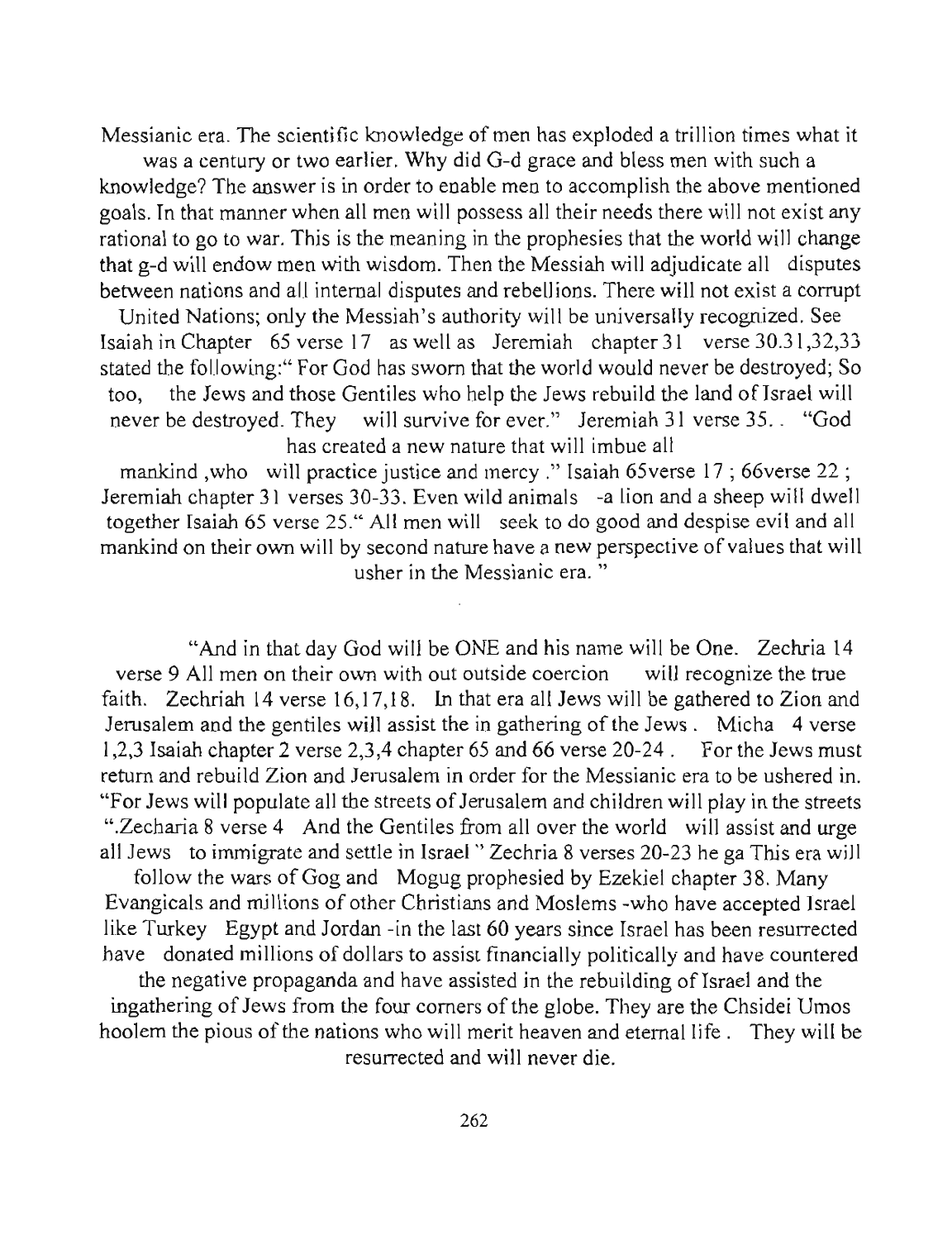It is my opinion that these wars have occurred -the First and Second world wars the murder of the six million Jews in the holocaust; the creation of the State of Israel and the four wars against the Arabs that resulted in a greater Israel and the conquest of the entire land of historical Israel. I believe that it is forbidden to surrender any part of historical Israel because it will delay the coming of the Messianic era. This concern is in addition that it is suicide for Israel to establish a Palestinian State that will always plot to destroy Israel, All Palestinians Arabs must be sent to Jordan that occupies 80% of the original Palestine that Great Britain was given a mandate by the League of Nations to establish a Jewish homeland. Instead in 1920 Great Britain carved our 80% of the territory and established an Arab country -Jordan., Let all the Palestinians in Gaza Yehuda and Shomron go there. We will then have an exchange of populations as India and Pakistan accomplished in 1947 when the Indian sub continent was divided between India and Pakistan. All Germans living in Poland Czechoslovakia and Russia moved to Germany following the Second World War because they were a hostile element and gave the Germans a pretext to invade these countries. So too, all Palestinians must be exchanged and moved out of every part of [srael. Only then will God be one and his Name will be One. For one of God's Names is Sholom Peace. Man must behave politically in a manner that will encourage peace **-to move and exchange all Palestinians out** of Israel **to Jordan and all other Arab**  countries and then God will give mankind Sholom -Peace.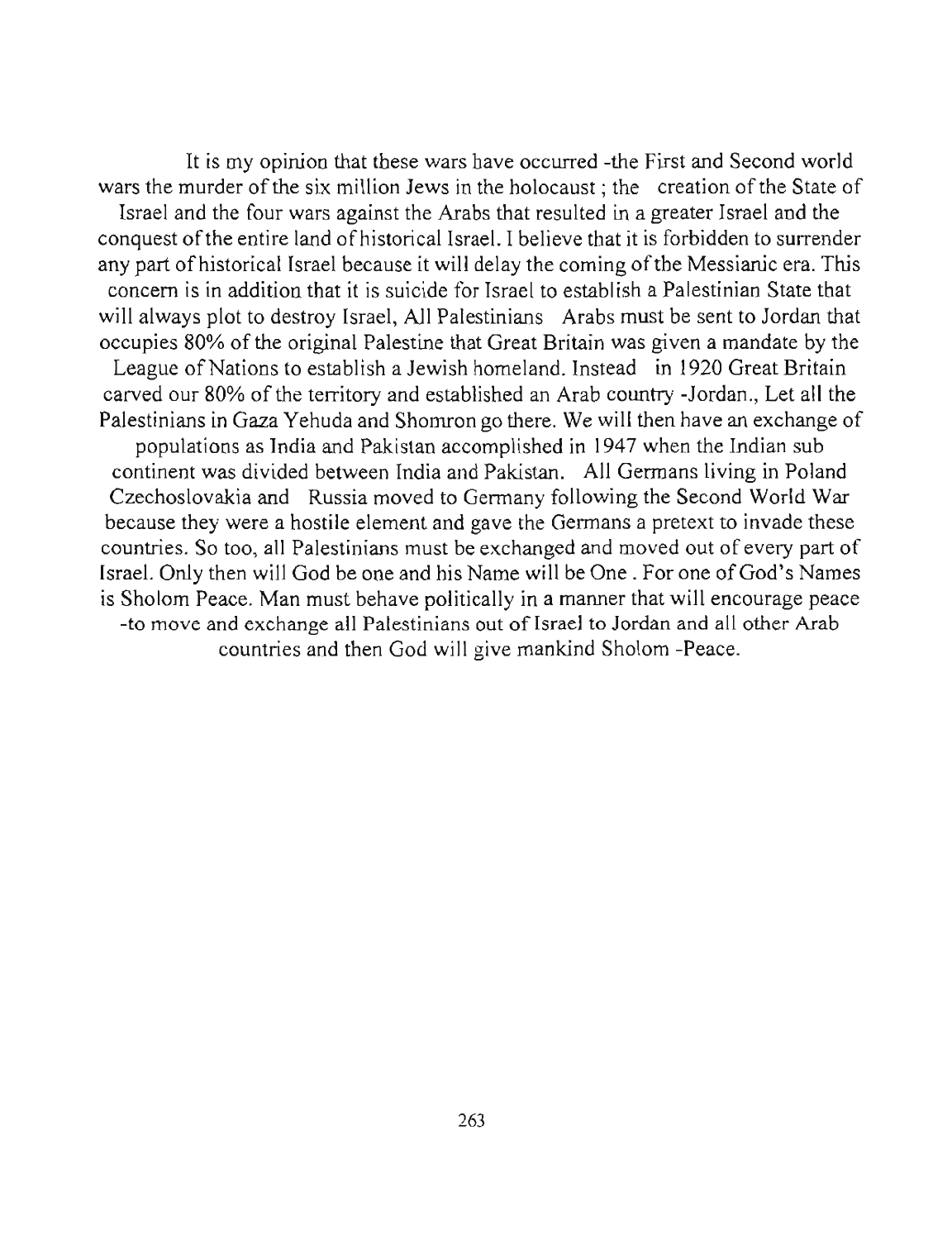#### Chapter 4

#### REALITY

I have stressed continuously the position of Judaism that Judaism incorporates tolerance and grants all faiths space to live. Judaism grants each faith the right to interpret G-d and the relationship of man *Iwoman* to G-d in any way they see fit. They can consider their faith as the only true religion in the world . They can consider themselves the chosen people of G-d. No human can attain perfection or achieve union with G-d unless that human pledges allegiance and adopts all the articles of their faith, Otherwise that human will bum in hell to eternity.

All this is fine as long as the State does not endorse and enforce with police and military power the articles of faith of anyone or many faiths. What happens in a free society like we have in the USA when Christian groups earmark one billion dollars dedicated to convert Jews? These groups are operating with in their constitutional, **grounds and exercising their right to freedom of speech. To address the arguments of**  these groups I must unfortunately have to advance arguments that might offend my Christian friends. However if I hesitate, I will be abandoning the unlearned Jew to those individuals who view it as their mission to convert my fellow Jews. This situation must be addressed in view of the fact that there exists- many- 60- churches in the USA that call themselves Temples of Messianic Jews who adopt Jewish symbolisms like the star of David together with the Cross and claim that they observe Jewish holidays but convert them to a Christian theme and preach the Gospel.

What I am writing is not intended to win converts for Judaism. Judaism preaches that non Jews do not have to observe Jewish rituals or the Jewish concept of Unitarianism to achieve salvation .As long as they observe the laws of their country and state they will achieve salvation. Judaism however preaches that Jews however must observe all the laws of the state and country, in addition to all the Jewish rituals in order to achieve salvation.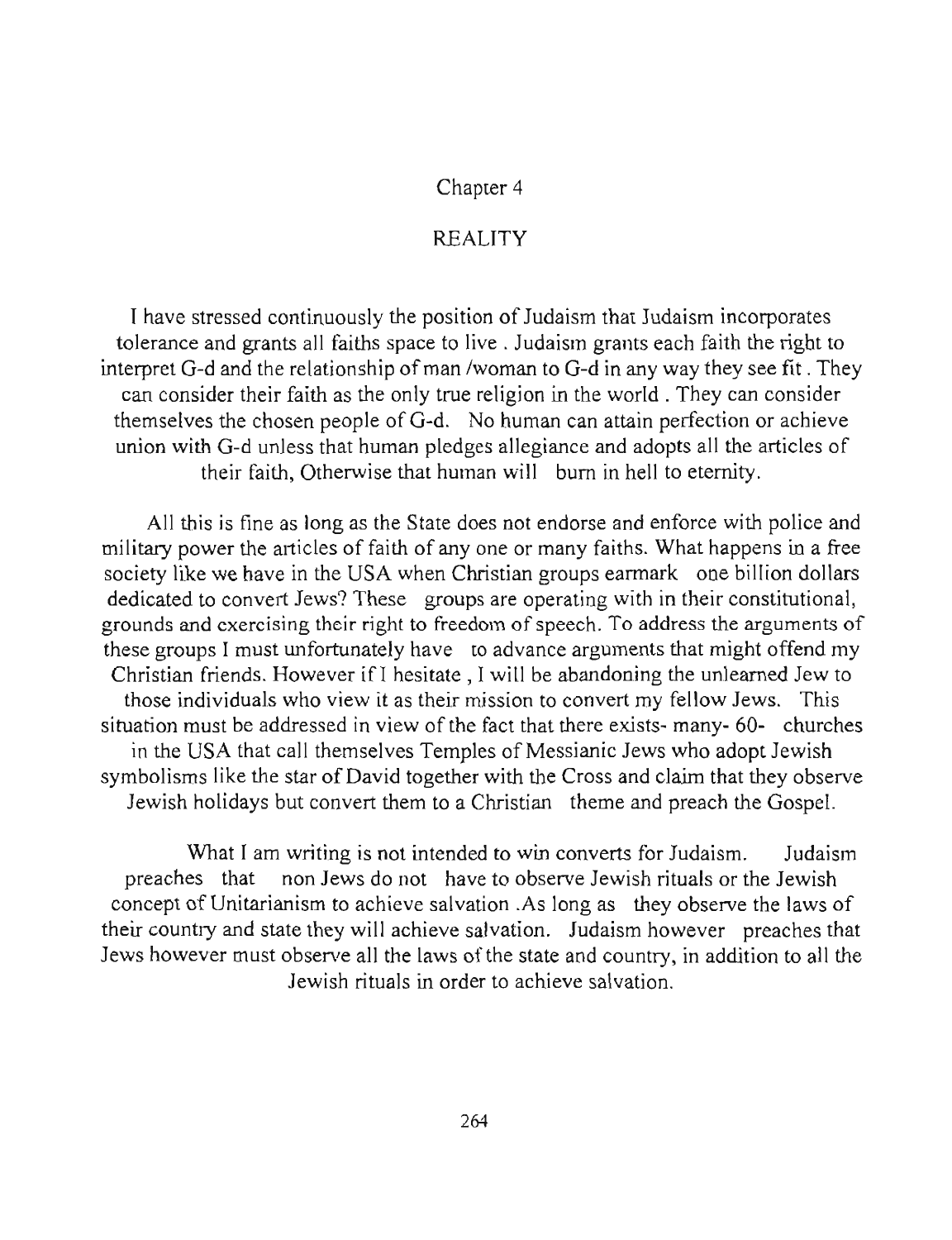Let us begin by reviewing the historical reality. Constantine, the Roman emperor in 325 convened 316 bishops at Nicaea and himself presided as the supreme bishop. He made it very clear that his wish was God's command. He forced all but 3 bishops to agree to the doctrine that Jesus was of the same substance as God. Until the synod of Nicaea the position of Christianity was that God and Jesus were not the same substance. After the conference Constantine issued a proclamation that the decision at the synod was the will of God. Constantine was a believer of the solar cult of Mithras believing the sun is god. In effect the Roman Catholic Church by adopting the decree of Constantine was ipso fact accepting the basic tenets of the far eastern and middle eastern mystery religions. All of them had as a cardinal belief that God impregnated a virgin who gave birth to a man god. This man god disturbs the status quo by preaching reform. He becomes a threat to the priests who are corrupt . He is tried and is crucified. After three days the man god is resurrected and joins the father god in heaven. Together they govern the universe. The father god is the creator; while the man god who was crucified and died to forgive the sins of Adam and the rest of mankind serves the role of forgiving sinners. Also there exists a holy ghost whose role and function is wisdom and knowledge in the universe.

Ask every pope since 325 ifhe is a unitarian. He will deny that he is a Unitarians and exclaim that the only way one can achieve salvation is by believing in Jesus as the Son of God. As a matter of fact the American Heritage Dictionary defines a Unitarian as one not a Christian. Thus ipso facto the position of the Church for the last 1700 years has been the identical position as the middle and far eastern mystery religions. Yes, the name of the son has changed, but the basic framework and dynamics remain the same. Even the Eucharist in all the sacraments of the Catholic Church and many other Christian Churches are similar to the sacraments of the Roman middle eastern mystery religion. One eats the holy wafers and drinks the wine and in that way makes communion with the deity. Roman Catholics and other Christians substituted Jesus for the deity. They believe that the wafers represents the body and the wine represents the blood of the deity at the time of the crucifixion. . In both religions the believer recites three or seven times a prayer that the wafer and wine represent the body and blood of the deity. See Miracles of the Gods by Erich Von Daniken pages 54-106.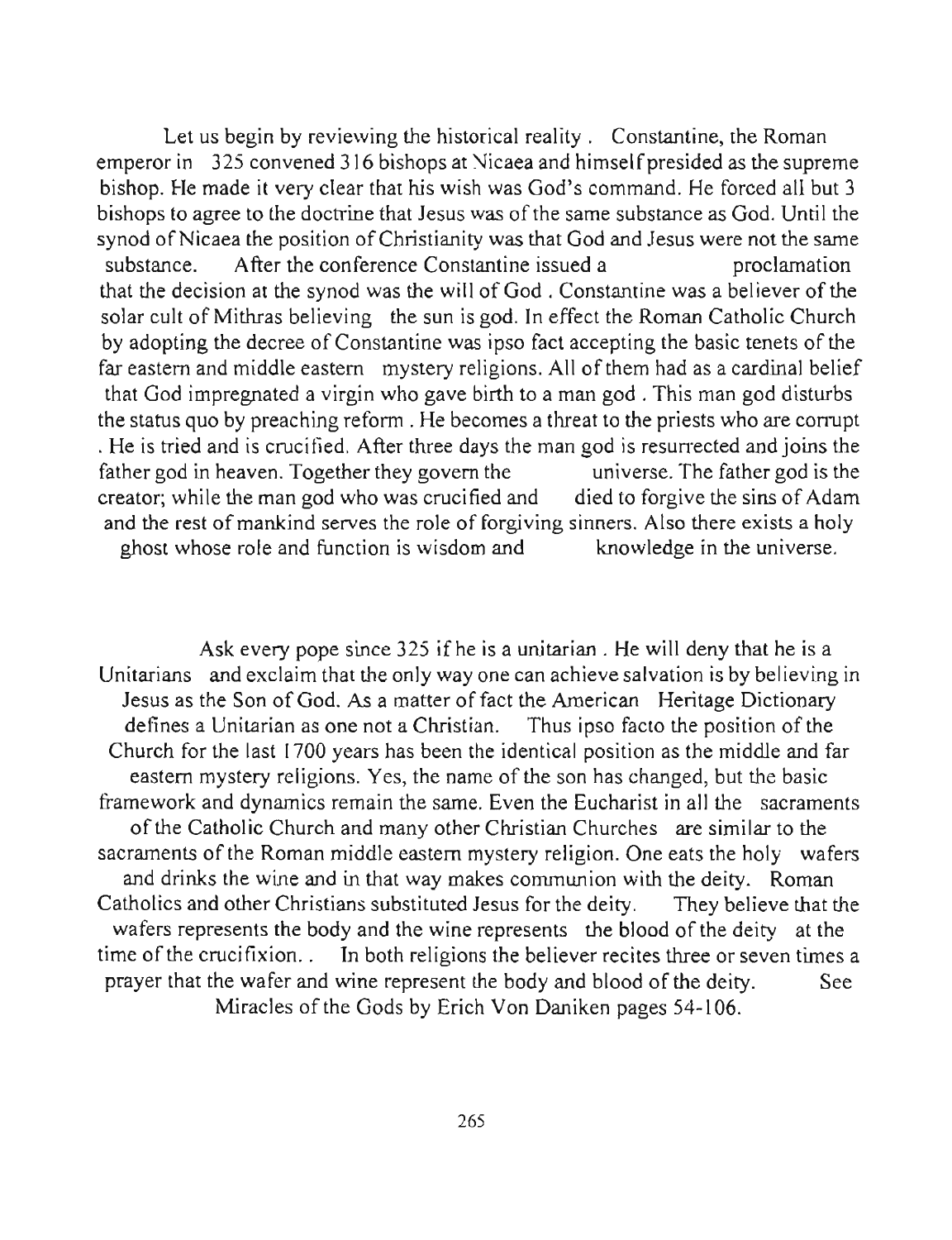Erich Von Daniken cites numerous passages from the New Testament that are similar as those passages from the Bibles and other holy books of the middle anD far eastern mystery religions.

Now let us focus as to the reasons that Jews for the past 4000 years have not accepted any of the far eastern and middle eastern mystery religions. Jews have a tradition starting with Adam that G-d is One. G-D can not be compartmentalized. There do not exist different entities to G-d who perform different functions -one is a creator. the other is the one who forgives sins and an other is the mind of wisdom . The ancients believed in such gods. They separated the functions of god and brought sacrifices- many times human sacrifices- to appease the particular deity. Thus we read in the prophet Jonah that Jonah was tossed into the sea to appease Neptune the god of the sea when there was a storm and all aboard the ship thought the ship would sink. The Phoenicians- Carthegians used to bring human sacrifices regularly to appease their gods. Crucifixion used by Rome was also a religious ceremony to appease their gods. When the Christians adopted the cardinal principles of Constantine they also adopted the concept of crucifixion as an atonement for the sins of mankind.

Judaism never once accepted that God can be compartmentalized; nor that G-d has roles ; nor that it is necessary for anyone human or god to die for the sins that he himself/herself did not commit. Children are never punished for the sins of their parents. Each person is to be punished for his/her own sins. All these concepts are givens. They are the basic foundation for 4000 years of Judaism and have been the basic fabric for billions of Muslims since 625 when Mohammad preached Islam.

The basic creed of the Jew recited twice a day in the mourning and night is shma yisroel hashem elokanu hashem echod. "Hear 0 Israel G-d is our G-d G-d is One"- Deuteronomy 6:4.; Deuteronomy 5:5-11 "I am your G-d who took you out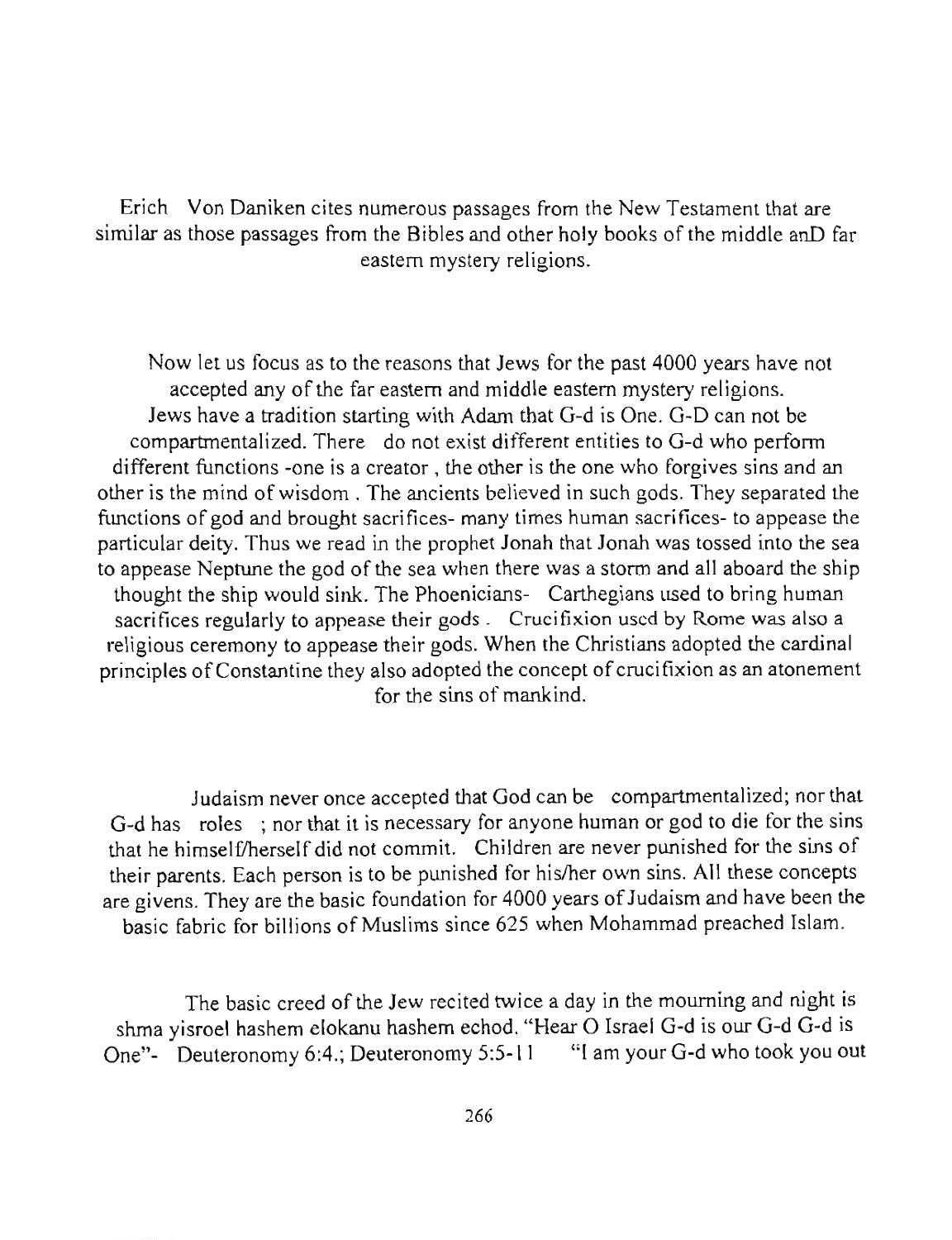from Egypt you shall not have any gods other than G-d. " Exodus 20:1,2 ; Deuteronomy 5:6-the Ten Commandments- "I am your G-d You shall not have any G-d other than I. "

Every time G-d is mentioned it always is written in the Hebrew in the singular -One; **never in the plural or we .** 

See Isaiah  $45:12,13$  14,18 that discuss the Unitarian nature of G-d.

After the church fathers capitulated and accepted Constantine's concept of God they then commissioned a committee to edit every manuscripts they possessed of the New Testament to dove tail and echo their doctrine. As pointed out earlier no documents survive or exist from the New Testament other than what was found in a monastery found in 1845. All 1500 documents of the New Testament that were found contradict each other. Each document is written to propagate a particular theological position. The Roman Catholic Church bumed all documents that espoused the gospels of the early Hebrew Christians the Ebyonim who included James the brother of Jesus that did not accept that Jesus is God. They also believed that it was mandatory for Jews to observe all the Mitzvot. As a matter of fact Jesus as related in the New Testament observed all the Mitzvot. It was the church fathers who decided on their own to declare all the Mitvot abrogated and superceded by the New Testament.

The Church fathers preached to an audience Romans and Greeks who believed in the middle eastern mysteries and of course never observed the Jewish rituals- the mitzvot. At the end of the day the church fathers substituted Jesus for the son of one of the Roman or Greek gods and told them that the Jewish rituals were no longer valid. However, the Jewish rituals were never valid or obligatory according to Jewish law for gentiles any way. So the gentiles at the end of the day were in the same position as they started. That is what Constantine wanted and that is what the church delivered.